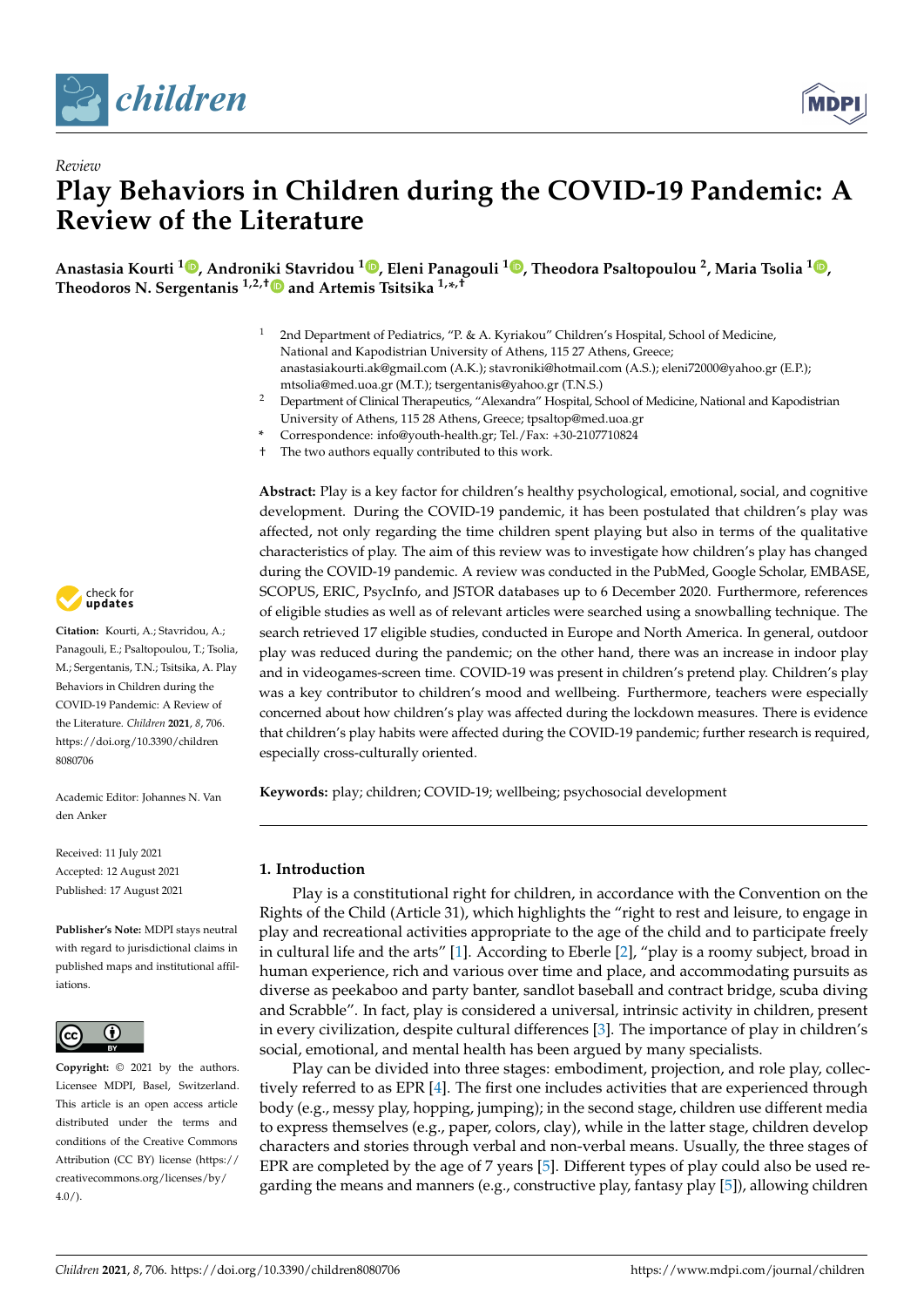to explore the world, develop their skills, and enhance resilience. Moreover, through play, children can learn how to handle their fears and adopt adult behaviors as they grow older, while play is very beneficial for children's physical and cognitive development [\[6](#page-16-5)-13]. Child–caregiver reciprocal interaction is mediated through play, offering children a healthy emotional and cognitive development [\[14\]](#page-16-7).

Regarding the relationships that are formed during play engagement, six stages have been identified [\[15\]](#page-16-8): (i) unoccupied play: children do not play but they occupy themselves watching anything that seems exciting to them. Otherwise, they play with their own body, follow their teacher, or just stand around; (ii) onlooker play: in this stage, children observe other children's play; (iii) solitary play: children play on their own even if they are in a room full of other children, without even noticing them; (iv) parallel play: children in this stage play next to each other without playing together, sharing toys or activities; (v) associative play: children play the same game, but they do not form connections with each other; and (vi) cooperative play: children that have reached the cooperative play stage are able to play with their friends while learning social skills.

Along with the changes in children's everyday life during the COVID-19 outbreak, it has been postulated that play has also changed. Concerns about the fewer opportunities for learning and play for children due to school closures, home confinement, social distancing, and lack of or limited access to outdoor activities have been reported [\[16,](#page-16-9)[17\]](#page-16-10). Children's pretend play might also have changed, with COVID-19 invading their everyday play; for instance, children might pretend to be doctors and give medication due to COVID-19, as suggested in anecdotal evidence [\[18\]](#page-16-11). In many countries, governments have published guidelines regarding children's healthy play behaviors during the COVID-19 pandemic [\[19\]](#page-16-12).

This review aims to examine how children's play has been affected during the COVID-19 pandemic, both quantitively and qualitatively, and how these changes have affected children's everyday life and wellbeing. Any differences related to gender, age, or other sociodemographic characteristics were explored.

#### **2. Methods**

#### *2.1. Selection of Studies*

Relevant studies were sought in the following databases up to 6 December 2020, concerning articles published in 2020 (time of the COVID-19 pandemic): PubMed, Google Scholar, EMBASE, SCOPUS, ERIC, PsycInfo, and JSTOR. Search terms included "outdoor play", "pretend play", "symbolic play", "imaginary play", "imaginative play", "play behavior", "video games", "outdoor activities", "sports", "childhood", "child", "children", "kid", "kids", "COVID-19", "SARS-CoV-19", "SARS-CoV-2", "2019-nCoV", and "novel coronavirus". In order to include as many related studies, references of eligible studies as well as of relevant articles were searched using a snowballing technique.

Articles that examined play behaviors and play in general in children during the COVID-19 outbreak were considered eligible. Considering play, indoor activities such as videogaming, playing board games, role playing, etc. and outdoor activities such as biking, free play, sports, etc. were eligible. As far as study design is concerned, case reports, cohort studies, cross-sectional studies, case series, and case-control studies were included. Studies evaluating reports from parents were also deemed eligible, in order to describe a comprehensive picture of children's behaviors. Studies written in English, Spanish, and French were chosen, and there was no gender restriction.

Two authors (A.K. and A.S.) working independently from one another in pairs performed the selection of studies. Data from eligible studies were extracted, including name of first author, region/country where the survey was conducted, language, study period, study design, sample size, age range, selection of sample, ascertainment and/or association with the COVID-19 epidemic, outcomes and methods/questionnaires used for measurements, statistical analysis, and main findings.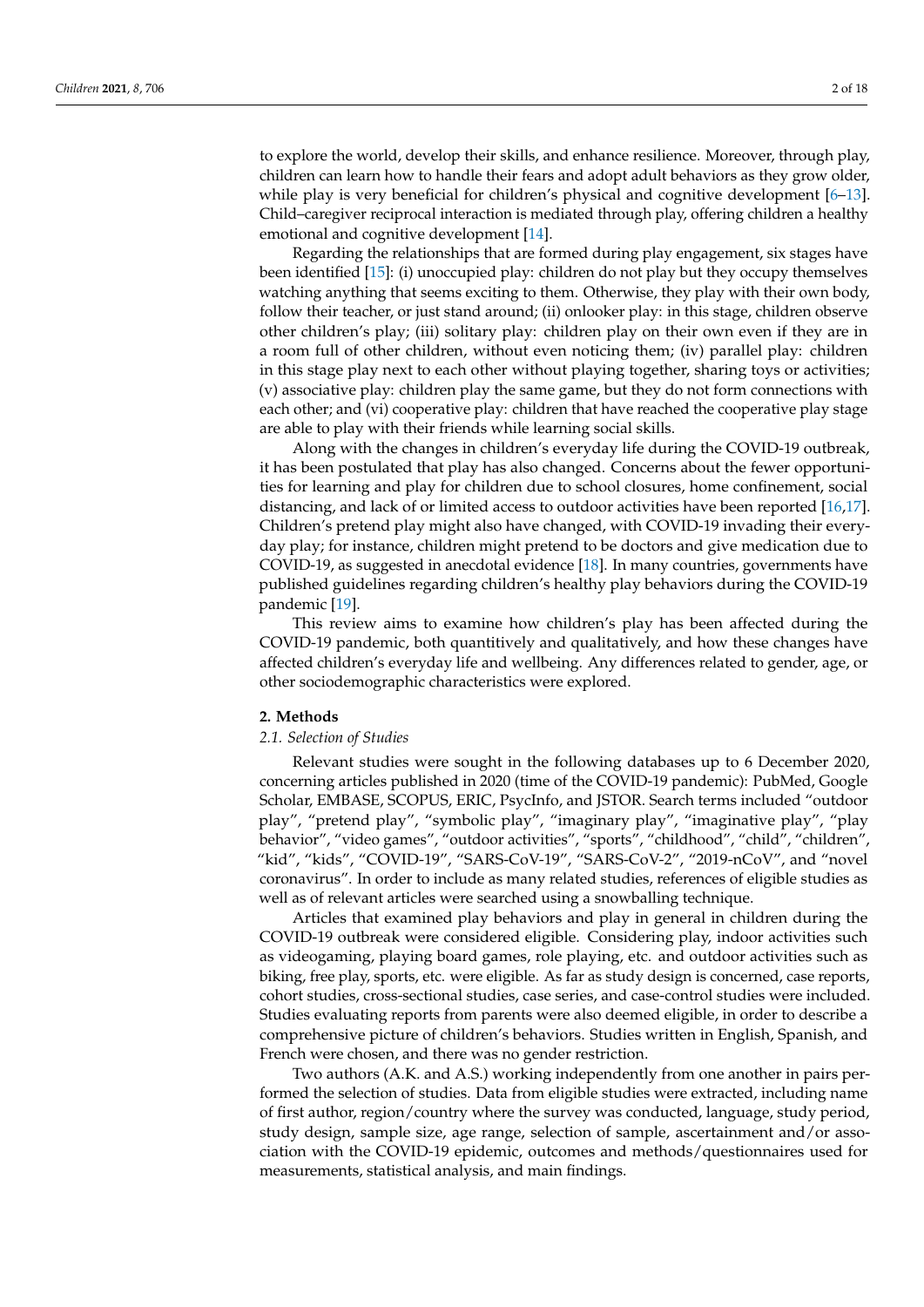#### *2.2. Quality Assessment*

The Newcastle Ottawa Scale for Cross-sectional Studies [\[20\]](#page-16-13) and Newcastle Ottawa Scale for Cohort Studies [\[21\]](#page-16-14) (Appendix [A,](#page-12-0) Tables [A1](#page-14-0) and [A2\)](#page-15-0) were used to evaluate the risk of bias in eligible studies. The quality assessment was performed by two independent researchers (A.K. and A.S.).

#### **3. Results**

## *3.1. Selection of Studies*

Seventeen studies on the topic were identified. Among them, six studies were conducted in America (four in Canada [\[22–](#page-16-15)[25\]](#page-16-16), one in the USA [\[26\]](#page-16-17), and one in Mexico [\[27\]](#page-16-18)) and 11 were performed in Europe (five in Spain [\[28–](#page-16-19)[32\]](#page-17-0), two in Portugal [\[33,](#page-17-1)[34\]](#page-17-2), two in Ireland [\[35](#page-17-3)[,36\]](#page-17-4), one in the UK [\[37\]](#page-17-5), and one in Poland [\[38\]](#page-17-6)). Four of them had overlapping samples, but they have been included in Table [1](#page-8-0) in the "overlapping studies" section" as they offered additional information regarding the issue examined in this paper. The majority of studies were cross-sectional (*n* = 14), and only three were cohort studies (Table [1\)](#page-8-0). A total of 10,313 parents with one or more children 0–17 years old, 2159 children 0–13 years old who were represented by their parents (not specified if one or both parents participated in the research or how many children each parent had), 726 children and adolescents who reported for themselves, and 307 primary teachers reporting on children's play behaviors during the COVID-19 pandemic were gathered (Table [1.](#page-8-0) The data of cases where parents reported for their children and specific demographic data for their children were provided (e.g., sex percentage, mean age) are included in Table [1.](#page-8-0)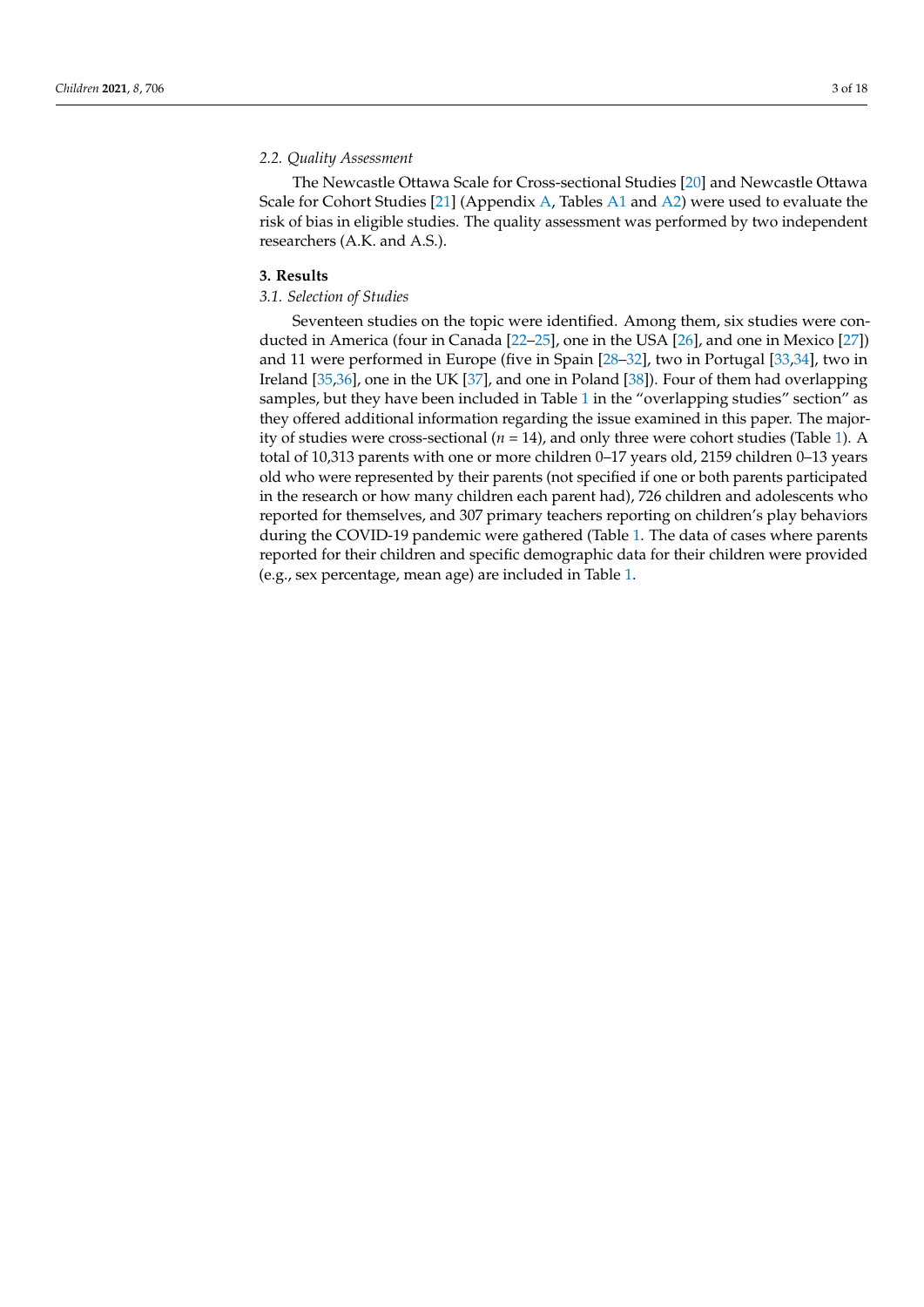# **Table 1.** Descriptive characteristics of included studies.

| <b>First Author</b><br>(Year)                           | Region,<br>Country                                         |         | Language Study Period                                                                                               | Study<br>Design     | Sample                                                                   | Sample<br>Size        | Age Range                                                                                                 | <b>Selection of Sample</b>                                                                                                                                                                         | Outcomes,<br>Way/Questionnaires<br><b>They Were Measured</b>                                                                                                                         | <b>Main Findings</b>                                                                                                                                                                                                                                                                                                                                                                                                                                                                                                                                                                                                                                                                                                                                |
|---------------------------------------------------------|------------------------------------------------------------|---------|---------------------------------------------------------------------------------------------------------------------|---------------------|--------------------------------------------------------------------------|-----------------------|-----------------------------------------------------------------------------------------------------------|----------------------------------------------------------------------------------------------------------------------------------------------------------------------------------------------------|--------------------------------------------------------------------------------------------------------------------------------------------------------------------------------------|-----------------------------------------------------------------------------------------------------------------------------------------------------------------------------------------------------------------------------------------------------------------------------------------------------------------------------------------------------------------------------------------------------------------------------------------------------------------------------------------------------------------------------------------------------------------------------------------------------------------------------------------------------------------------------------------------------------------------------------------------------|
| Andrew et al.<br>$[37]$ (2020)                          | UK                                                         | English | 29 April to 20<br><b>June 2020</b>                                                                                  | Cross-<br>sectional | Parents with<br>at least one<br>child between<br>the ages of 2<br>and 15 | 5.582                 | NR                                                                                                        | Nationally representative<br>2019 Labour Force Survey<br>(LFS)                                                                                                                                     | Interview                                                                                                                                                                            | The rest of the children's days are filled with learning and<br>leisure activities, which include playing, reading, being<br>outdoors, socializing and on-screen time. Comparing<br>primary with secondary school children in the lockdown<br>period, we see that primary children are more likely to<br>spend time outdoors in a given hour and less likely to be<br>on-screen except for the early hours of the morning.                                                                                                                                                                                                                                                                                                                          |
| Arufe Giráldez;<br>Cachón Zagalaz<br>et al. [31] (2020) | Spain                                                      | Spanish | 23 March<br>2020-6 May<br>2020                                                                                      | Cross-<br>sectional | Parents of<br>children in<br>Spain                                       | 837 (50.2%)<br>males) | <12 years old<br>$(M = 6.22)$ 0-2<br>years old: 202,<br>3-6 years old:<br>$260, 7 - 12$<br>years old: 375 | Through social networks<br>and using as a filter<br>families with residence in<br>Spain and children under<br>12 years old                                                                         | Equipamiento y Uso de<br>Tecnologías de<br>Información y<br>Comunicación en los<br>Hogares (TIC-H2019) in<br>Spanish, self-registration<br>sheet ad hoc<br>questionnaire for parents | Only 13.1% of children spend adequate time on everyday<br>physical activity. Children that spend less time playing<br>videogames, using a computer, watching television, and<br>using tablets or mobile phones spend more time on<br>physical activities.                                                                                                                                                                                                                                                                                                                                                                                                                                                                                           |
| Dunton et al<br>$[26]$ (2020)                           | US, 35<br>states<br>and the<br>District<br>of<br>Columbia. | English | 25 April to 16<br>May 2020 and<br>a second<br>online survey<br>was<br>scheduled to<br>occur within<br>$6-12$ months | Cohort              | Children                                                                 | 211                   | 5 to 13 years                                                                                             | Respondents were<br>electronically invited<br>through various social<br>media platforms (e.g.,<br>Facebook, Twitter) and<br>university-based<br>emailing lists of students,<br>faculty, and staff. | Online self-report<br>questionnaire                                                                                                                                                  | 90% of children during the early-COVID-19 period chose<br>free play/unstructured activity (e.g., running around, tag)<br>and 55% went for a walk; 10.4% of children participated in<br>team sports training sessions or practice through remote<br>or streaming services, 28.9% participated in activity<br>classes or lessons (e.g., martial arts, dance, yoga) through<br>remote or streaming services, and 2.4% participated in<br>remote or streaming classes or sessions provided by a<br>health club or gym. Older children (age 9–13) vs. younger<br>children (ages 5–8) were more than five times as likely to<br>participate in team sports training session or practice<br>through remote or streaming services ( $OR = 5.40$ , $95\%$ CI |
| Egan et al. [36]<br>(2021)                              | Ireland                                                    | English | 21 May to 3<br><b>June 2020</b>                                                                                     | Cross-<br>sectional | Parents of<br>children 1-10<br>years old                                 | 512                   | $1 - 10$                                                                                                  | Cognition, Development,<br>and Learning Lab                                                                                                                                                        | Interview                                                                                                                                                                            | [1.70, 17.15], Wald = 8.19, $p = 0.004$ ).<br>90% missed their friends, 87% missed playing with other<br>children, 72% said play was affected by restrictions, and<br>34% brought the virus into their play. Most children spent<br>more time playing outdoors, with games and toys and<br>on-screen activities, and 80% went for a walk in their<br>neighborhood at least<br>once a week, with over a third going for a walk every day.                                                                                                                                                                                                                                                                                                            |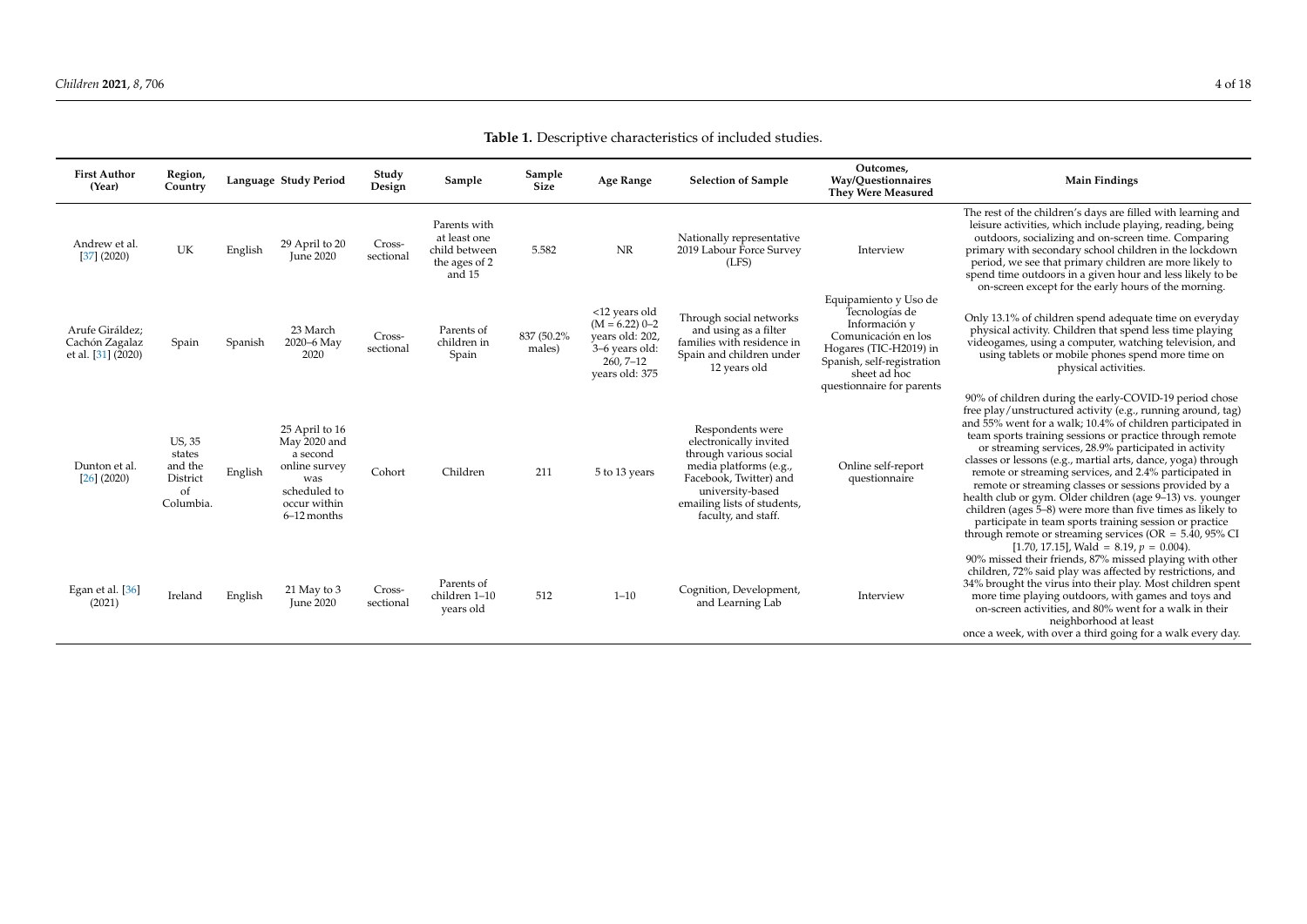| <b>First Author</b><br>(Year)      | Region,<br>Country |         | Language Study Period                   | Study<br>Design     | Sample                                                          | Sample<br>Size                            | Age Range                              | <b>Selection of Sample</b>                                  | Outcomes.<br>Way/Questionnaires<br><b>They Were Measured</b>                                                                                                                                                                                                                    | <b>Main Findings</b>                                                                                                                                                                                                                                                                                                                                                                                                                                                                                                                                                                                                                                                                                                                                                                                                 |
|------------------------------------|--------------------|---------|-----------------------------------------|---------------------|-----------------------------------------------------------------|-------------------------------------------|----------------------------------------|-------------------------------------------------------------|---------------------------------------------------------------------------------------------------------------------------------------------------------------------------------------------------------------------------------------------------------------------------------|----------------------------------------------------------------------------------------------------------------------------------------------------------------------------------------------------------------------------------------------------------------------------------------------------------------------------------------------------------------------------------------------------------------------------------------------------------------------------------------------------------------------------------------------------------------------------------------------------------------------------------------------------------------------------------------------------------------------------------------------------------------------------------------------------------------------|
| Gambin et al.<br>$[38]$ (2020)     | Poland             | English | 4–8 May 2020                            | Cross-<br>sectional | Parents                                                         | 459                                       | $18 - 73$                              | Online from the Polish<br>research panel<br><b>ARIADNA</b>  | Brief version of the<br><b>Empathic Sensitivity</b><br>Questionnaire, The<br>Difficulties in Emotion<br><b>Regulation Scale Short</b><br>Form, Social Support<br>Scale, Parenting<br>Self-Agency Measure, as<br>well as The Scale of<br>Positive Experiences in<br>Parent-Child | Parents and children may have some positive experiences<br>in their relationship during lockdown. Maybe, in some<br>families, experiencing distress or emotional arousal<br>caused parents to be more sensitive and focused on<br>children and relations with them to provide protection or<br>help, so despite struggling with a higher level of negative<br>emotions, they noticed new achievements from their<br>children, shared the joy of playing with them or felt the<br>satisfaction of creating new activities.                                                                                                                                                                                                                                                                                            |
| Giménez-Dasí<br>et al. [28] (2020) | Madrid,<br>Spain   | English | March 2020,<br>and $8-25$<br>April 2020 | cohort              | Families with<br>children aged<br>between 3.2<br>and 11.1 years | 167                                       | NR                                     | Children recruited from<br>two public school in<br>Madrid   | Relationship during the<br>COVID-19 lockdown<br>System of Evaluation of<br>Children and<br>Adolescents (SENA) and<br>online                                                                                                                                                     | Positive changes in some families, referring to<br>improvements in mood and to the positive effect of the<br>greater availability of free time and family time.                                                                                                                                                                                                                                                                                                                                                                                                                                                                                                                                                                                                                                                      |
| Martinez et al.<br>$[29]$ (2020)   | Spain              | Spanish | 21 March<br>2020-5 April<br>2020        | Cross-<br>sectional | Parents of<br>children and<br>adolescents in<br>Spain           | 435 (44.0%)<br>males, 3.8%<br>not stated) | 8-17 years<br>$old(8-12)$<br>$13 - 17$ | Via social networks and<br>survey on LimeSurvey<br>platform | 25-question questionnaire<br>for children (both open<br>and close questions)                                                                                                                                                                                                    | 9.30% of male participants and 3.70% of female<br>participants (4.30% 8-12 years old, and 10.70% 13-17 years<br>old) did not practice any sport or carry out any physical<br>activity during the confinement measures. 21.50% of male<br>participants and 13.40% of female participants (14.10%)<br>8–12 years old, and 14.10% 13–17 years old) did not<br>practice any hobby during the confinement measures.<br>Furthermore, playing (both online gaming and<br>conventional games) was the second most important<br>factor (after family) for children and adolescents'<br>happiness (22.77% boys <12 years old, 26.09% girls <12<br>years old, 16.65 male adolescents (13-17), 25.86% female<br>adolescents (13–17)). 23.77% of the participants liked the<br>fact that they had more free time to play at home. |

**Table 1.** *Cont.*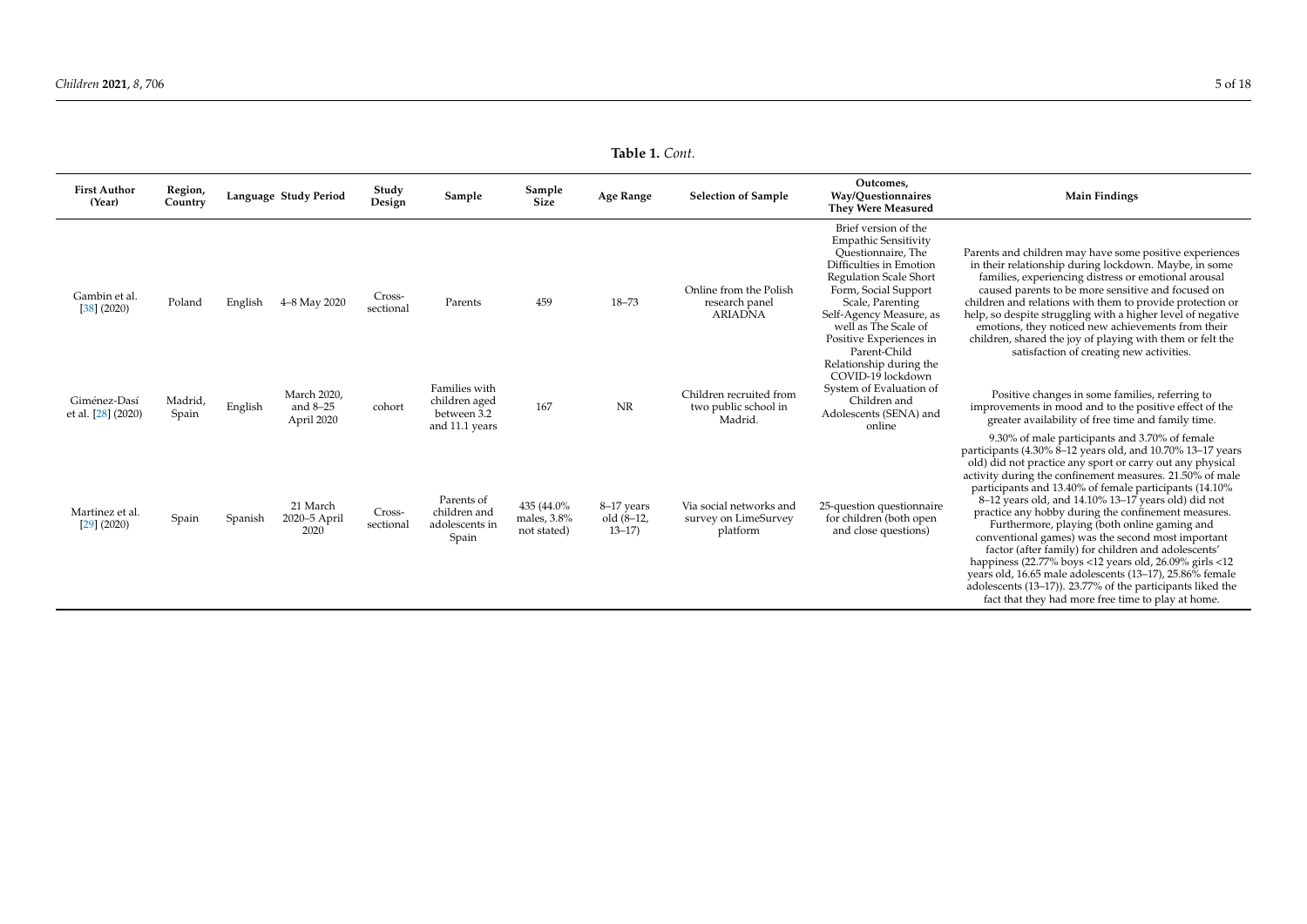**Table 1.** *Cont.*

| <b>First Author</b><br>(Year)   | Region,<br>Country |         | Language Study Period                                                    | Study<br>Design     | Sample                                                         | Sample<br>Size                                                                                                                                                                                                                                                                                                                                                                                 | Age Range                      | <b>Selection of Sample</b>  | Outcomes,<br>Way/Questionnaires<br><b>They Were Measured</b>                                                                                                                                                                  | <b>Main Findings</b>                                                                                                                                                                                                                                                                                                                                                                                                                                                                                                                             |
|---------------------------------|--------------------|---------|--------------------------------------------------------------------------|---------------------|----------------------------------------------------------------|------------------------------------------------------------------------------------------------------------------------------------------------------------------------------------------------------------------------------------------------------------------------------------------------------------------------------------------------------------------------------------------------|--------------------------------|-----------------------------|-------------------------------------------------------------------------------------------------------------------------------------------------------------------------------------------------------------------------------|--------------------------------------------------------------------------------------------------------------------------------------------------------------------------------------------------------------------------------------------------------------------------------------------------------------------------------------------------------------------------------------------------------------------------------------------------------------------------------------------------------------------------------------------------|
| Medrano et al.<br>$[30]$ (2020) | Navarra<br>(Spain) | English | September-<br>December<br>2019 and<br>March-April<br>2020                | Cohort              | Children and<br>adolescents in<br>Spain                        | 291<br>children<br>$(12.1 \pm 2.4)$<br>years at<br>baseline,<br>47.8% girls)<br>included in<br>the MUGI<br>project and<br>113<br>children<br>from the<br>whole<br>sample<br>agreed to<br>participate<br>in the<br>second<br>evaluation<br>and<br>completed<br>the online<br>question-<br>naire (39%<br>participa-<br>tion rate;<br>$12.0 \pm 2.6$<br>years at<br>baseline,<br>48.7%<br>girls). | 8 to 16 years                  | MUGI project                | Demographic values, The<br>Youth Activity Profile"<br>questionnaire (YAP),<br>Mediterranean Diet<br>Quality Index for<br>children and teenagers<br>(KIDMED) questionnaire,<br>lifestyle questionnaires<br>during confinement. | During the COVID-19 confinement, physical activity<br>$(-91 \pm 55 \text{ min/d}, p < 0.001)$ and screen time ( $\pm 2.6 \text{ h/d}$ ,<br>$p < 0.001$ ) worsened, whereas the KIDMED score<br>improved (0.5 $\pm$ 2.2 points, $p < 0.02$ ). The decrease in PA<br>was higher in children with a mother of non-Spanish<br>origin $(-1.8 \pm 0.2 \text{ vs. } -1.5 \pm 0.1 \text{ h/d}, p < 0.04)$ or with<br>non-university studies $(-1.7 \pm 0.1 \text{ vs. } -1.3 \pm 0.1 \text{ h/d})$<br>$p < 0.005$ ) in comparison to their counterparts. |
| Moore et al. [24]<br>(2020)     | Canada             | English | 1 month after<br>the WHO<br>declared<br>COVID-19 a<br>global<br>pandemic | Cross-<br>sectional | Parents of<br>children and<br>adolescents<br>5-17 years<br>old | 1474<br>children<br>and<br>adolescents<br>(46%<br>males)                                                                                                                                                                                                                                                                                                                                       | $5 - 17(5 - 11)$<br>and 11-17) | Survey via<br>Maru/Matchbox | Canadian 24-Hour<br>Movement Guidelines for<br>Children and Youth                                                                                                                                                             | 1–5 scale (3 no change): Walks or bikes in neighborhood:<br>children overall 2.57, boys 2.54, girls 2.61.<br>Physical activity or sports outside: children overall 2.28,<br>boys 2.26, girls 2.30.<br>Physical activity or sports inside: children overall 2.94,<br>boys 3.01, girls 2.88<br>Outdoor play: children overall 2.58, boys 2.57, girls 2.59.<br>Indoor Play: children overall 3.85, boys 3.86, girls 3.84.                                                                                                                           |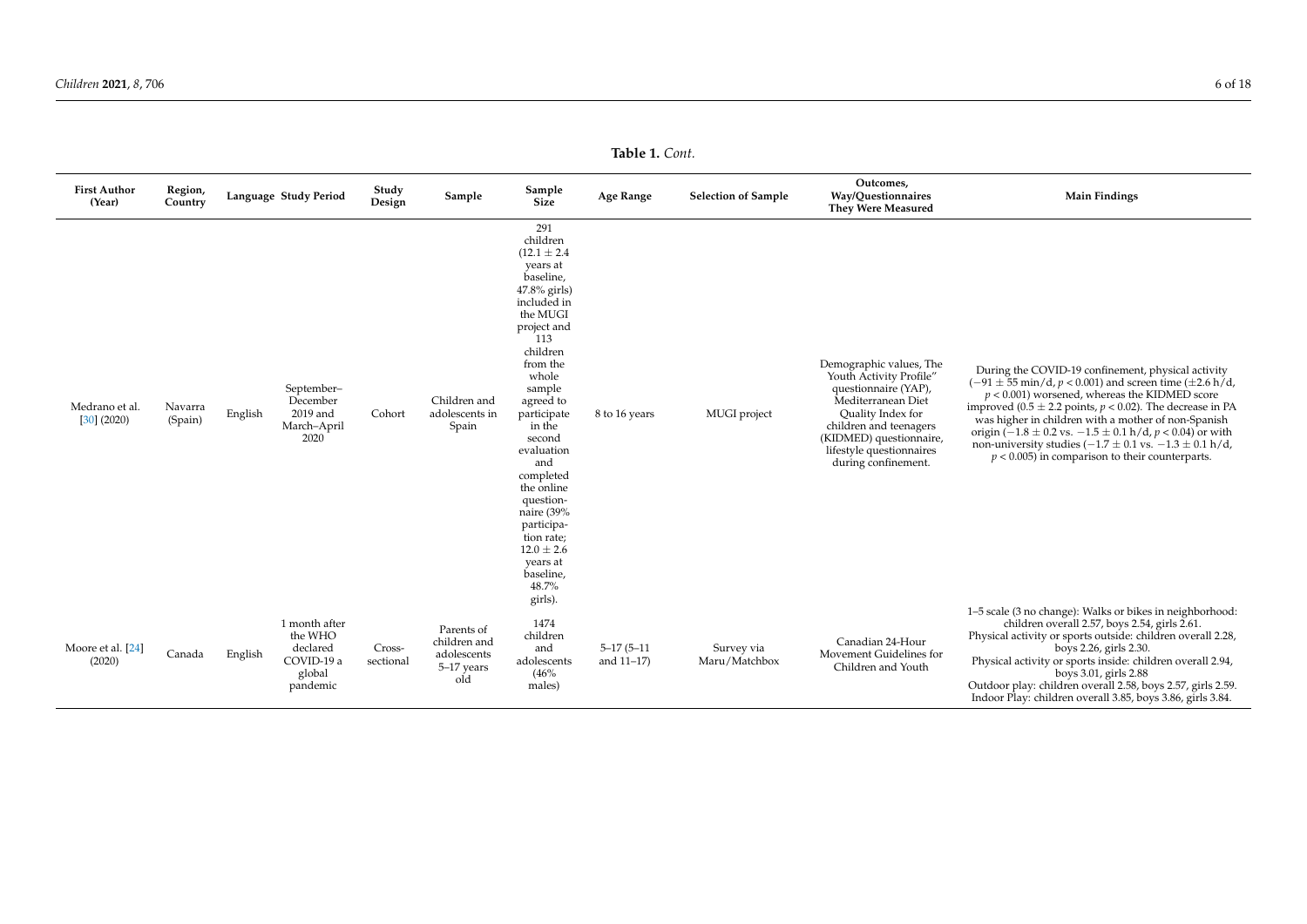|                                                                                          |                                    |         |                                     |                     |                                                                                                           |                       | 1401 L. CVIII.                                                                        |                                                                                                                                                                                                                                            |                                                                                                                                                                                                                                                                                                                                         |                                                                                                                                                                                                                                                                                                                                                                                                                                                                                                                                                                                                                                                                                                                                                                                                                                                                                                                                                  |
|------------------------------------------------------------------------------------------|------------------------------------|---------|-------------------------------------|---------------------|-----------------------------------------------------------------------------------------------------------|-----------------------|---------------------------------------------------------------------------------------|--------------------------------------------------------------------------------------------------------------------------------------------------------------------------------------------------------------------------------------------|-----------------------------------------------------------------------------------------------------------------------------------------------------------------------------------------------------------------------------------------------------------------------------------------------------------------------------------------|--------------------------------------------------------------------------------------------------------------------------------------------------------------------------------------------------------------------------------------------------------------------------------------------------------------------------------------------------------------------------------------------------------------------------------------------------------------------------------------------------------------------------------------------------------------------------------------------------------------------------------------------------------------------------------------------------------------------------------------------------------------------------------------------------------------------------------------------------------------------------------------------------------------------------------------------------|
| <b>First Author</b><br>(Year)                                                            | Region,<br>Country                 |         | Language Study Period               | Study<br>Design     | Sample                                                                                                    | Sample<br><b>Size</b> | <b>Age Range</b>                                                                      | <b>Selection of Sample</b>                                                                                                                                                                                                                 | Outcomes,<br>Way/Ouestionnaires<br><b>They Were Measured</b>                                                                                                                                                                                                                                                                            | <b>Main Findings</b>                                                                                                                                                                                                                                                                                                                                                                                                                                                                                                                                                                                                                                                                                                                                                                                                                                                                                                                             |
| O'Keeffe, C. and<br>McNally, S. [35]<br>(2020)                                           | Republic<br>of<br>Ireland<br>(ROI) | English | 26 June to $10$<br><b>July 2020</b> | Cross-<br>sectional | Primary<br>school<br>teachers                                                                             | 309                   | $20 - 69$                                                                             | Qualtrics online platform<br>accessed via a link shared<br>on social media platforms                                                                                                                                                       | Online self-report<br>questionnaire (32-item<br>list)                                                                                                                                                                                                                                                                                   | During confinement: (i) there was a decrease in children's<br>physical activity time (72.3%) and an increase in screen<br>time $(71.3\%)$ and family activities $(83.9\%)$ ; (ii) the only sex<br>differences were found in playful screen time (boys > girls)<br>and in play without PA (girls > boys); (iii) among age<br>groups, there was a trend for an increase in overall<br>sedentary time and a complementary decrease in overall<br>physical activity time (both $F(3,2097) = 97.951$ , $p < 0.001$ ).                                                                                                                                                                                                                                                                                                                                                                                                                                 |
| Pombo, A., Luz,<br>C., Rodrigues,<br>L.P., Ferreira, C.<br>& Cordovil, R.<br>[33] (2020) | Portugal                           | English | 23 March and<br>1 April<br>2020     | Cross-<br>sectional | Children<br>younger than<br>13 years                                                                      | 2159                  | $0-2$ years:<br>462; 3-5 years:<br>765;<br>6-9 years: 606;<br>and 10-12<br>years: 326 | Survey on LimeSurvey,<br>hosted on the Faculty of<br>Human Kinetics,<br>University of Lisbon.                                                                                                                                              | Online questionnaire<br>including four factors: 1.<br>Household: 2. Housing<br>characteristics. 3.<br>Household routines 4.<br>Children's routines.                                                                                                                                                                                     | The majority of teachers reported encouraging parents to<br>play with their children during lockdown, and 68.8%<br>reported the widespread use of play as one of the key<br>methodologies to engage children in online learning<br>during the pandemic. In all, 87% of teachers indicated that<br>play would have a significant role in teachers' approaches<br>to supporting children's transition to school upon<br>reopening, but there would be limited capacity for play in<br>the classroom due to COVID-19 regulations.                                                                                                                                                                                                                                                                                                                                                                                                                   |
| Torres González<br>et al. [27] (2020)                                                    | Mexico                             | English | 21 April to 5<br>March 2020         | Cross-<br>sectional | Parents of<br>children from<br>1-12 years old<br>under<br>voluntary<br>social<br>isolation by<br>COVID-19 | 365                   | Over 18 years<br>old (mean $=$<br>$35.62, SD =$<br>7.4)                               | Open invitation through<br>social networks and<br>emailed to the<br>participants                                                                                                                                                           | Online self-report<br>questionnaire (35 item<br>list)                                                                                                                                                                                                                                                                                   | 21.7% perceived a greater presence of active games, 18.4%<br>perceived an increase in participation in board games,<br>16.4% in videogames, 11.7% in manipulative games with<br>toys, 9.4% reported roleplay as predominant, 8.6% showed<br>a bigger frequency of engaging in creative types of games,<br>8.2% different recreational activities, and 5.7% exploratory<br>games. Regarding game themes, 49.5% of the parents<br>mentioned that they observed a greater predominance of<br>fantasy games, with 19.5% of these games representing the<br>current situation, 18.6% representing games of solidarity<br>and mutual help, 10.5% an increase in violent games, 1.1%<br>challenge/skill games, and the remaining 0.8% stating<br>that their children played mostly exploratory/educational<br>games. In addition, parents reported that 35.6% of<br>children prefer to play with adults, 35.2% alone, and 28.9%<br>with other children. |
| Stienwand, S.<br>et al. [25] (2020)                                                      | Canada                             | English | 14 April to 1<br><b>June 2020</b>   | Cross-<br>sectional | Mothers and<br>fathers with<br>children aged<br>2-8 years                                                 | 708                   | 35.59 years<br>$old(SD =$<br>$5.59$ ; range =<br>$21 - 72)$                           | Online convenience<br>sample through online<br>advertisements, posters<br>shared on social media<br>platforms, and indirect<br>recruitment through<br>media interviews<br>discussing the pandemic<br>and physical distancing<br>guidelines | Online questionnaire,<br>self-report Adult Mental<br>Health Disorder<br>Checklist (AMHDC), The<br>Center for Epidemiologic<br><b>Studies Depression</b><br>(CESD) and Revised<br>(CESD-R), Generalized<br>Anxiety Disorder 7-Item<br>Scale (GAD-7), Parenting<br>Stress Index (PSI),<br><b>Parenting Strategies</b><br>During COVID-19. | For families with childcare needs, parental anxiety was<br>associated with higher total hands-on play<br>$(F(3142) = 14.01, p < 0.001)$ , combined hands-on play<br>$(F(285) = 6.82, p = 0.011)$ , and combined screen time<br>$(F(282) = 6.25, p = 0.014)$ . Families without childcare needs<br>indicated parenting stress was associated with lower total<br>hands-on play (F(3212) = 7.95, $p < 0.005$ ) and combined<br>hands-on play (F(2110) = 5.67, $p = 0.019$ ), and higher<br>supervised screen time (F(3138) = 6.14, $p = 0.014$ ).                                                                                                                                                                                                                                                                                                                                                                                                  |

**Table 1.** *Cont.*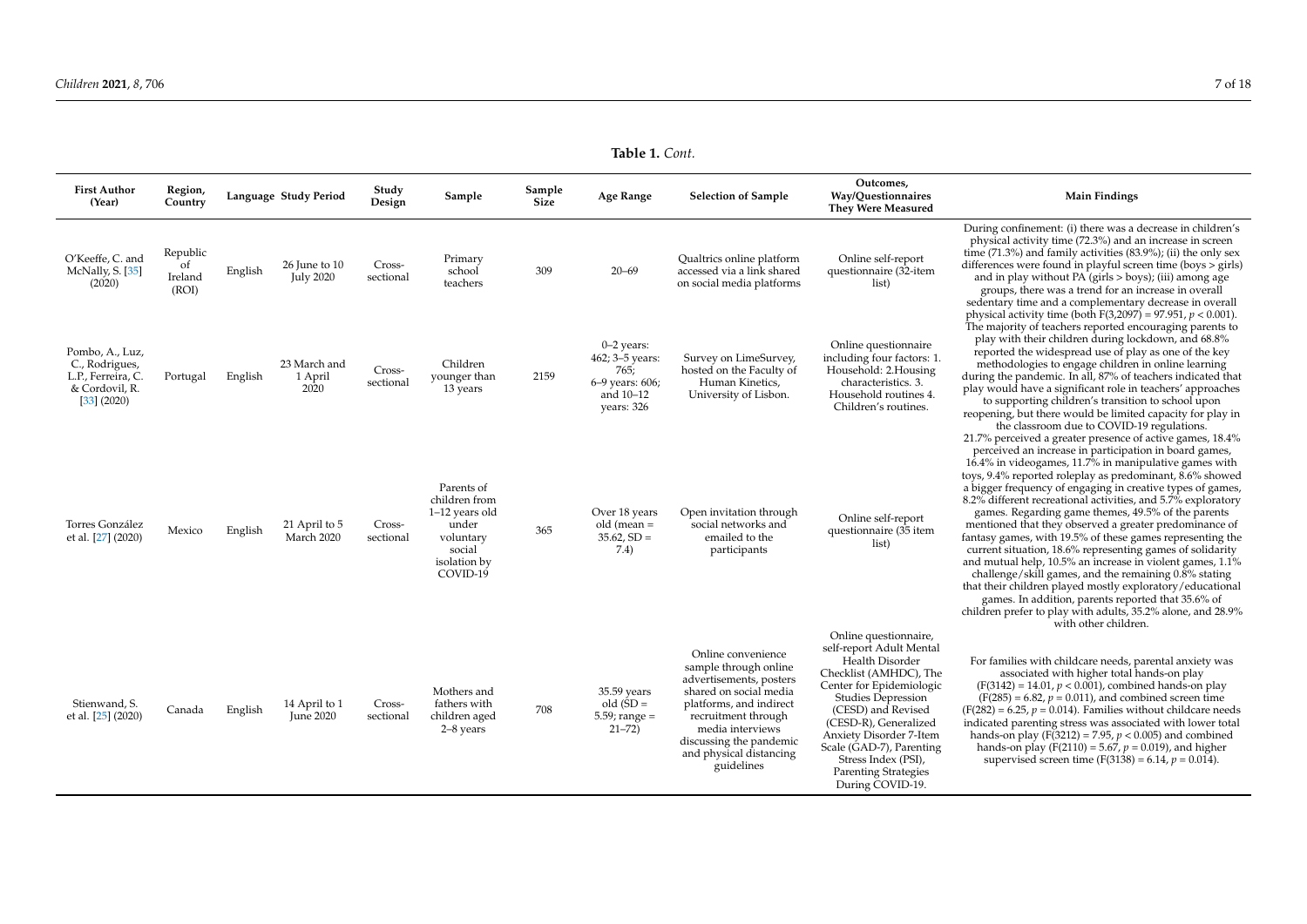**Table 1.** *Cont.*

| <b>First Author</b><br>(Year)                                                                                                                      | Region,<br>Country |         | Language Study Period                                                    | Study<br>Design     | Sample                                                         | Sample<br><b>Size</b>                                    | Age Range                                                                                                                                                                                                        | <b>Selection of Sample</b>                                                                                                | Outcomes,<br>Way/Questionnaires<br><b>They Were Measured</b>                                                                                                     | <b>Main Findings</b>                                                                                                                                                                                                                                                                                                                                                                                                                                                                                                                                                                                                                                                                                                                                                                                                                                                                                                                                                                                                                                                                                                                                                                                                                                                                                                                                                                                                                                                                                                                                                                                                                                                                                                                                                                                                                                                                                                                          |
|----------------------------------------------------------------------------------------------------------------------------------------------------|--------------------|---------|--------------------------------------------------------------------------|---------------------|----------------------------------------------------------------|----------------------------------------------------------|------------------------------------------------------------------------------------------------------------------------------------------------------------------------------------------------------------------|---------------------------------------------------------------------------------------------------------------------------|------------------------------------------------------------------------------------------------------------------------------------------------------------------|-----------------------------------------------------------------------------------------------------------------------------------------------------------------------------------------------------------------------------------------------------------------------------------------------------------------------------------------------------------------------------------------------------------------------------------------------------------------------------------------------------------------------------------------------------------------------------------------------------------------------------------------------------------------------------------------------------------------------------------------------------------------------------------------------------------------------------------------------------------------------------------------------------------------------------------------------------------------------------------------------------------------------------------------------------------------------------------------------------------------------------------------------------------------------------------------------------------------------------------------------------------------------------------------------------------------------------------------------------------------------------------------------------------------------------------------------------------------------------------------------------------------------------------------------------------------------------------------------------------------------------------------------------------------------------------------------------------------------------------------------------------------------------------------------------------------------------------------------------------------------------------------------------------------------------------------------|
| Arufe Giráldez,<br>Sanmiguel-<br>Rodríguez et al.<br>[32] (2020)<br>(overlapping<br>with Arufe<br>Giráldez,<br>Cachón Zagalaz<br>et al. [31] 2020) | Spain              | English | 23 March<br>2020-6 May<br>2020                                           | Cross-<br>sectional | Parents of<br>children in<br>Spain                             | 280 (51.1%)<br>males)                                    | Studies with overlapping samples<br>0-4 years old<br>$(M = 2.44)$ ,<br><0 years old:<br>$9.3\frac{6}{6}$ ( <i>n</i> = 26);<br>1-2 years old:<br>40.4%<br>$(n = 113)$ ; 3-4<br>years old:<br>50.4%<br>$(n = 140)$ | Through social networks<br>and using as a filter<br>families with residence in<br>Spain and children under<br>5 years old | Equipamiento y Uso de<br>Tecnologías de<br>Información y<br>Comunicación en los<br>Hogares (TIC-H2019) in<br>Spanish, self-reported<br>questionnaire for parents | Overall decrease in outdoor play. Differences in outdoor<br>play across different Canadian provinces.                                                                                                                                                                                                                                                                                                                                                                                                                                                                                                                                                                                                                                                                                                                                                                                                                                                                                                                                                                                                                                                                                                                                                                                                                                                                                                                                                                                                                                                                                                                                                                                                                                                                                                                                                                                                                                         |
| De Lannoy et al.<br>$[22]$ (2020)<br>(overlapping<br>with Moore<br>et al., [24] 2020<br>and Mitra et al.,<br>[23] 2020                             | Canada             | English | 1 month after<br>the WHO<br>declared<br>COVID-19 a<br>global<br>pandemic | Cross-<br>sectional | Parents of<br>children and<br>adolescents<br>5-17 years<br>old | 1472<br>children<br>and<br>adolescents<br>(46%<br>males) | $5 - 17(5 - 11)$<br>and $11-17$ )                                                                                                                                                                                | Survey via<br>Maru/Matchbox                                                                                               | Canadian 24-H<br>Movement Guidelines for<br>Children and Youth                                                                                                   | Walk or bike: all children and youth: decrease 53.2%, same<br>26,3%, increase 20.5%; children (5-11 years): decrease<br>47.3%, same 25.0%, increase 27.7%; youth (12-17 years):<br>decrease 58.4%, same 27.6%, increase 14.0%Physical<br>activity or sport outside: all children and youth: decrease<br>63.8%, same 22.2%, increase 20.5%; children (5-11 years):<br>decrease 47.3%, same 25.0%, increase 14.0%; youth (12-17<br>years): decrease 68.0%, same 21.8%, increase<br>10.1% Physical activity or sport inside: all children and<br>youth: decrease 34.0%, same 40.5%, increase 25.5%;<br>children (5-11 years): decrease 27.1%, same 41.7%,<br>increase 31.2%; youth (12-17 years): decrease 40.1%, same<br>39.4%, increase 20.5% Playing outside: all children and<br>youth: decrease 51.2%, same 30.9%, increase 17.9%;<br>children (5-11 years): decrease 47.5%, same 26.3%,<br>increase 26.3%; youth (12-17 years): decrease 54.6%, same<br>35.0%, increase 10.4%<br>Playing inside: all children and youth: decrease 7.0%,<br>same 39.9%, increase 53.1%; children (5-11 years):<br>decrease 6.5%, same 32.5%, increase 61.0%; youth<br>(12-17 years): decrease 7.4%, same 46.6%, increase 46.0%<br>Increased outdoor activities: House (ref: Apartment)<br>$OR = 2.05$ , $Pr < 0.001$ Dwelling density $OR = 0.77$<br>$Pr = 0.079$ , Access to parks $OR = 0.83 Pr = 0.067$ Distance<br>to major road $OR = 1.22$ $Pr = 0.039$ , Intercept $OR = 0.59$ ,<br>$Pr = 0.029$<br>"Increased outdoor activities, age 7-11 (ref 12-17):<br>$OR = 1.77$ , $Pr < 0.001$<br>Income of \$75,000 to \$150,000 (ref \$35,000 to 75,000):<br>$OR = 1.46$ $Pr = 0.000$<br>House (ref apartment): $OR = 1.39$ , $Pr = 0.017$<br>Dwelling density: $OR = 0.68$ , $Pr < 0.001$<br>Distance to major road: $OR = 1.12$ , $Pr = 0.073$<br>Dwelling density X Access to park: $OR = 1.19$ , $Pr = 0.002$<br>Intercept: $OR = 0.32$ , $Pr < 0.001$ |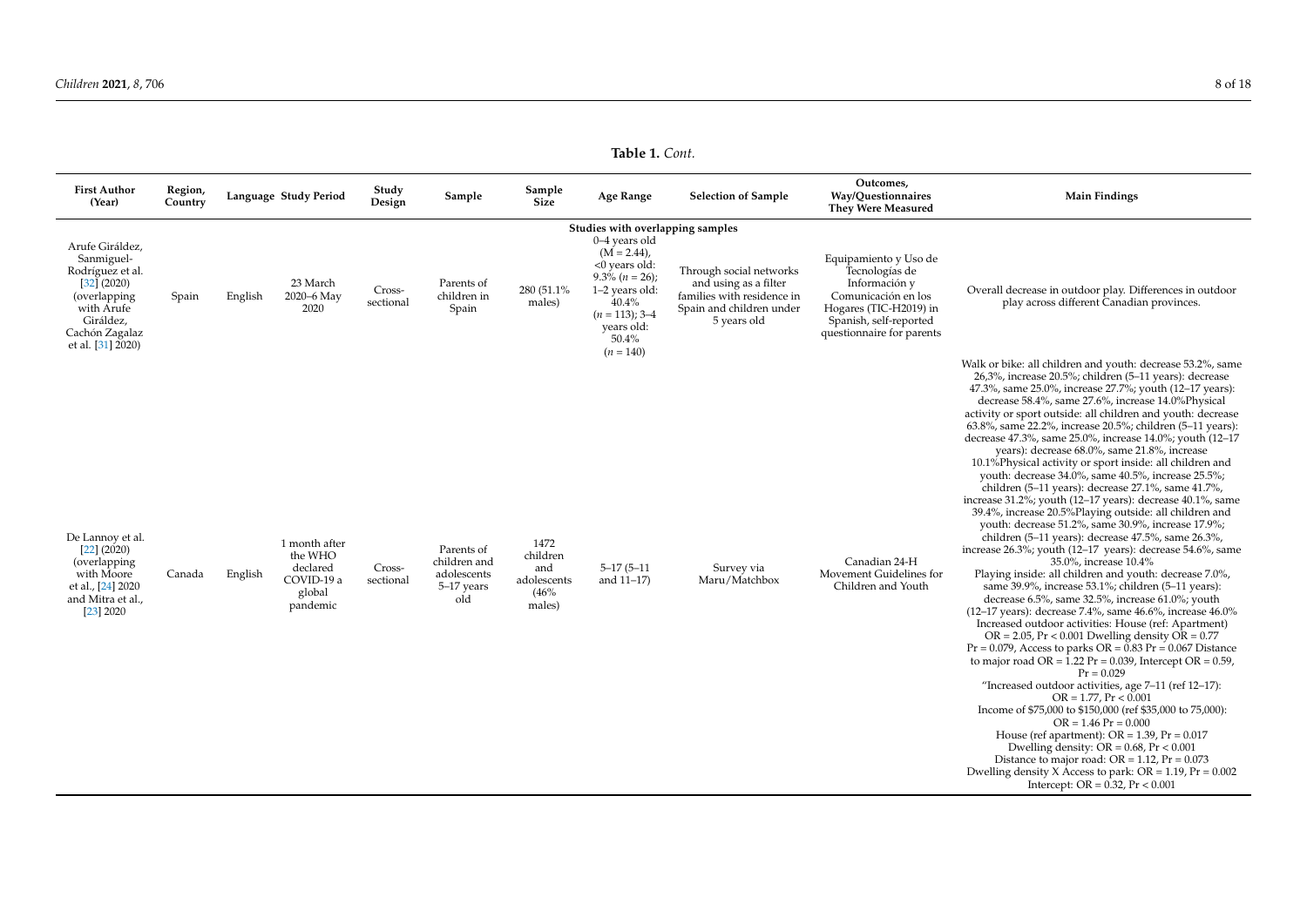**Table 1.** *Cont.*

<span id="page-8-0"></span>

| <b>First Author</b><br>(Year)                                                                                                                                                                                | Region,<br>Country |         | Language Study Period                                                    | Study<br>Design     | Sample                                                         | Sample<br>Size                          | Age Range                                                                             | <b>Selection of Sample</b>                                                                    | Outcomes,<br>Way/Ouestionnaires<br><b>They Were Measured</b>                                                                                                                                                                                                                                                                                                                                                                                                                                                                                                                                                | <b>Main Findings</b>                                                                                                                                                                                                                                                                                                                                                                                                                                                                                                                                     |
|--------------------------------------------------------------------------------------------------------------------------------------------------------------------------------------------------------------|--------------------|---------|--------------------------------------------------------------------------|---------------------|----------------------------------------------------------------|-----------------------------------------|---------------------------------------------------------------------------------------|-----------------------------------------------------------------------------------------------|-------------------------------------------------------------------------------------------------------------------------------------------------------------------------------------------------------------------------------------------------------------------------------------------------------------------------------------------------------------------------------------------------------------------------------------------------------------------------------------------------------------------------------------------------------------------------------------------------------------|----------------------------------------------------------------------------------------------------------------------------------------------------------------------------------------------------------------------------------------------------------------------------------------------------------------------------------------------------------------------------------------------------------------------------------------------------------------------------------------------------------------------------------------------------------|
| Mitra et al. [23]<br>(2020)<br>(overlapping<br>with Moore<br>et al., [24] 2020<br>and De Lannoy<br>et al., [22] 2020)                                                                                        | Canada             | English | 1 month after<br>the WHO<br>declared<br>COVID-19 a<br>global<br>pandemic | Cross-<br>sectional | Parents of<br>children and<br>adolescents<br>5-17 years<br>old | 1473-690<br>children-<br>(46%<br>males) | $5 - 17(5 - 11)$<br>and 11-17)                                                        | Survey via<br>Maru/Matchbox                                                                   | Parents' self-report in 11<br>movement behaviors: 1)<br>walking or cycling, 2)<br>physical activity or sport<br>outside.<br>3) physical activity or<br>sport inside, 4) household<br>chores, 5) playing<br>outside, 6) playing inside,<br>7) screen time, 8) social<br>media use, 9)<br>othernon-screen-based<br>sedentary activities, 10)<br>sleep                                                                                                                                                                                                                                                         | Daily physical activity in minutes: $\leq 1$ year 6.54 min;<br>1-2 years 35.58 min; 3-4 years 33.45 min.<br>Creativity level (10-point scale): $\leq$ 1 year 5.65; 1-2 years<br>7.70; 3-4 years 8.09                                                                                                                                                                                                                                                                                                                                                     |
| Pombo, A., A.,<br>Luz, C.,<br>Rodrigues, L.P.<br>& Cordovil, R.<br>[34] (2021)<br>(overlapping<br>with Pombo, A.,<br>Luz, $C_{\cdot}$<br>Rodrigues, L.P.,<br>Ferreira, C., and<br>Cordovil, R. [33]<br>2020) | Portugal           | English | 23 March and<br>1 April 2020                                             | Cross-<br>sectional | Children<br>younger than<br>13 years                           | 2159                                    | $0-2$ years:<br>462; 3-5 years:<br>765;<br>6-9 years: 606;<br>and 10-12<br>years: 326 | Survey on LimeSurvey,<br>hosted on the Faculty of<br>Human Kinetics,<br>University of Lisbon. | duration, and 11) sleep<br>quality.<br>Questionnaire including<br>demographic values,<br>household characteristics.<br>children's routines, and<br>five categories: a)<br>intellectual activity<br>(school assignments and<br>online classes), b) playful<br>screen time (games,<br>movies, social networks,<br>Internet, audio and video<br>calls), c) play without PA<br>(reading, drawing,<br>painting, board games,<br>cards, Legos, and so on),<br>d) play with physical<br>activity (hide and seek,<br>jumping, tag, and so on),<br>e) PA (organized PA<br>indoors. PA outdoors.<br>walking the dog). | Boys and girls did not differ in the %PA in any of the age<br>groups; children with an outdoor space and who had<br>other children in the household were significantly more<br>active ( $p < 0.001$ ); children from families with all adults<br>working from home showed lower levels of %PA; and<br>being younger, having a big outdoor space, having other<br>children in the household, and having at least one adult<br>not working from home were significant positive<br>predictors of children's %PA, explaining 21% of the overall<br>variance. |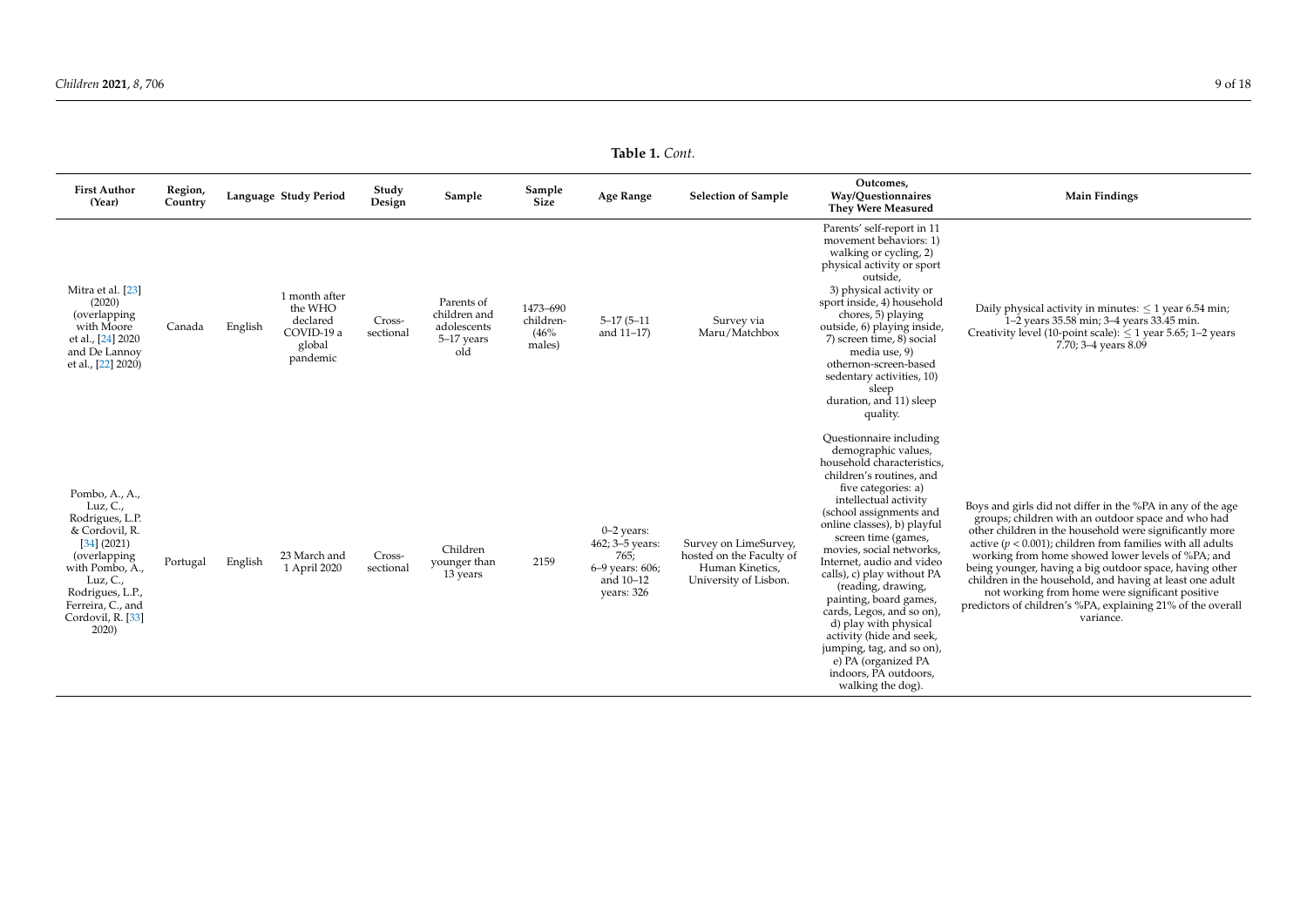#### *3.2. Outdoor and Indoor Play*

Children's outdoor play was affected during the COVID-19 pandemic restrictions, with outdoor activities being restricted in regions with more severe measures compared to areas with looser confinement measures [\[22](#page-16-15)[,30,](#page-16-29)[34\]](#page-17-2). More specifically, a Canadian study revealed that children and adolescents (5–11 years) only reduced their time spent walking or biking by 47.3%, whereas only 27.7% increase it [\[23\]](#page-16-30). In addition, 63.8% of Canadian children participating in the aforementioned study decreased their outdoor physical activity or their engagement with outdoor sports and 47.5% reduced their time in outdoor playing. By contrast, an increase of 31.2% in indoor physical activity or engagement with indoor sports, and an increase of 61.0% in time spent playing inside were noted [\[23\]](#page-16-30). On the other hand, 80% of children in an Irish study went for a walk near their neighborhood at least once a week, while 1/3 walked on a daily basis [\[36\]](#page-17-4).

Primary school children were more likely to spend time outdoors instead of using screens as leisure time (expect during the morning hours due to mandatory attendance of online classes) than their secondary school counterparts [\[37\]](#page-17-5). During lockdown, the majority of children aged 5–8 years (97.4%) and 9–13 years (80.6%) preferred free play and/or unstructured physical activity (e.g., running around or other active games) [\[26\]](#page-16-17).

Decline in time spent on both outdoor and indoor physical activity (walking and biking) and both indoor and outdoor play in children were inversely associated with parental age [\[24\]](#page-16-31). Thus, children of older parents spent less time playing. This decline was also positively associated with parents' encouragement toward physical activity [\[24\]](#page-16-31), with parents' support and participation, with household type (detached or not)—with the exception of indoor play [\[24](#page-16-31)[,33\]](#page-17-1)—and with there being at least one adult free from work [\[33\]](#page-17-1). Physical activity was also positively associated with the existence of more than one child in the house and negatively associated with parents working from home [\[33\]](#page-17-1).

A study on Spanish children revealed that 40.1% practiced some kind of physical activity at home, including dancing and sports, almost every day, 22.2% various times a day, whereas 37% of them never practiced any kind of physical activity or did so only a few times per week [\[29\]](#page-16-32). On the other hand, reading books and stories was a more unpopular option for children (25.6% did not read any books, 32.6% read only a few times, and 29.7% read books almost every day, while only 12.1% did so multiple times a day), although sufficient access to books and board games at home was reported [\[29\]](#page-16-32).

During the lockdown measures, children's free play (under 12 years old) was negatively associated with the number of television and videogame devices at home and with time spent on smartphones, tablets, or videogame devices per day [\[31\]](#page-17-15). Children in Spain watched television for 80.38 min per day, played videogames for 18.78 min per day, used smart phones for 14.58 min per day and tablets 28.47 min per day [\[31\]](#page-17-15). Furthermore, children under 5 years old watched television for 65.33 min per day, used tablets for 17.10 min per day and mobile phones for 8.34 min per day [\[32\]](#page-17-0). Both mothers and fathers in the UK spent twice as much time on active childcare during the COVID-19 pandemic (including playing games) versus 2014–2015 (35), while indoor play was positively associated with parental discouragement of children using screens [\[24\]](#page-16-31).

#### *3.3. The Types of Play*

During lockdown, a Mexican study examined the changes in children's play behaviors during the COVID-19 pandemic [\[27\]](#page-16-18); according to their parents' observations, 21.7% of children were more engaged with active games, 18.4% with board games, 16.4% with videogames, and 11.7% preferred manipulative games with toys (games using objects to explore a concrete idea), while an increase in violent games compared to before COVID-19 was noted (10.5%). Moreover, 9.4% of parents reported that their children liked role playing, 8.6% played creative types of games, 8.2% engaged in various recreational activities, and 5.7% in exploratory games. The majority of these were fantasy games (49.5%), while 1.1% were skills games and 8% educational games, with 19.5% of them representing the current situation (i.e., pandemic-focused games) and 18.5% of them being games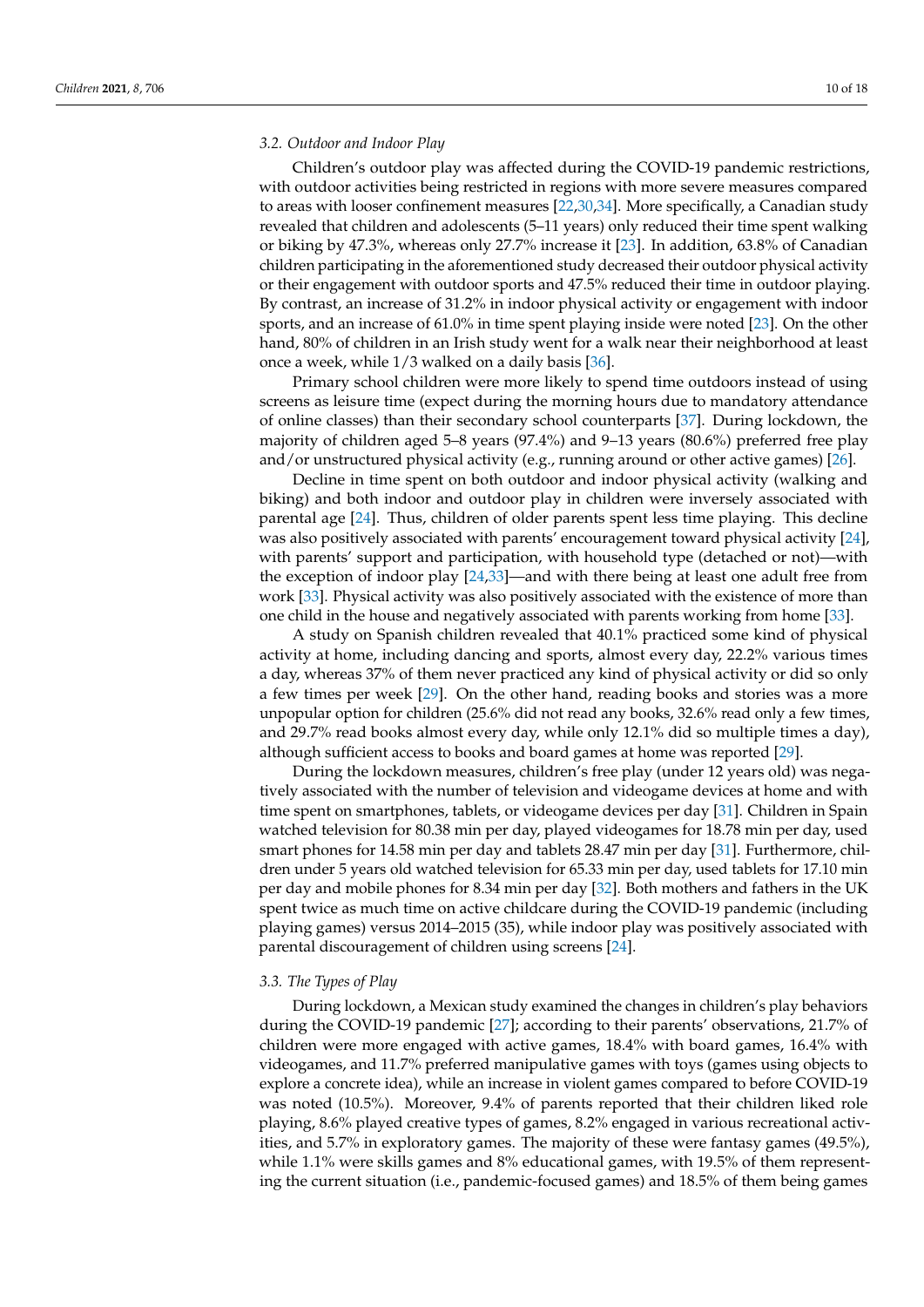focusing on helping others or showing solidarity in general. More than one third of children (35.6%) preferred to play with adults and 35.2% alone, while only 28.9% preferred to play with other children [\[27\]](#page-16-18).

The emotional state of children was affected by the lack of social play during COVID-19 lockdown; the majority missed their friends (90%) or playing with other children in general (87%), while approximately one third of them (34%) included COVID-19 as part of their play [\[36\]](#page-17-4). Playing with family members was associated with stronger bonds within the family and improvement in children's mood [\[38\]](#page-17-6). In fact, according to Martinez et al. [\[29\]](#page-16-32), playing (both videogaming and conventional play) was the second most important factor that contributed to children's happiness (right after family). Furthermore, screen time included not only videogames or social media roaming [\[30](#page-16-29)[,34\]](#page-17-2), but also different types of physical activity (e.g., team sports, yoga, martial arts, gym sessions), offered through streaming services (in countries such as the USA, where this feature was offered), with older children (9–13) engaging five times more frequently in remote team sports activities than their younger counterparts ( $OR = 5.40$ ,  $95\%$  CI 1.70–17.15) [\[26\]](#page-16-17).

Parents were also concerned about their children's play behaviors. More specifically, parents who needed childcare for their children experienced anxiety regarding hands-on play and screen time [\[25\]](#page-16-16), while a Spanish study showed that having parents of foreign origin was negatively associated with physical activity time [\[30\]](#page-16-29).

Teachers' role in enhancing play among children was important as well [\[35\]](#page-17-3). The majority of teachers encouraged parents to engage in playful activities during lockdown. During online learning, 68.8% of them used educational games and other activities, while 87% were eager to use play as a mediator in face-to-face learning after returning to the classroom.

#### *3.4. Risk of Bias*

Of 14 cross-sectional studies, 1 scored  $0/10$ , 2 scored  $4/10$ , 1 scored  $5/10$ , 3 scored 6/10, 6 scored 7/10, and 1 scored 8/10 in the Newcastle–Ottawa Scale. In most studies  $(n = 10)$ , the tool for accessing children's play was not validated (Table [A1\)](#page-14-0). Regarding cohort studies, all three of them were of good quality; however, the non-responder rate was not justified (Table [A2\)](#page-15-0).

#### **4. Discussion**

The COVID-19 pandemic created a new reality, affecting all members of the global community, including children, as one of the most vulnerable groups. Those changes were reflected not only upon access to education and physical and psychological safety, but also upon social and physical activities [\[39,](#page-17-16)[40\]](#page-17-17). This review addressed an important factor in children's life during the ongoing COVID-19 pandemic, namely, children's play behaviors, providing valuable data regarding both children's indoor and outdoor activities. Various data from different regions of Europe and North America were retrieved, including 17 articles [\[22–](#page-16-15)[38\]](#page-17-6).

According to this review, a decrease in play behaviors was noted in outdoor activities, due to confinement measures across countries [\[22](#page-16-15)[,29,](#page-16-32)[30,](#page-16-29)[33\]](#page-17-1). Similar findings were provided by Graber et al. describing that children's access to play was limited during periods of quarantine (e.g., hospitalization, refugee camp), but not providing a significant change in children's play behaviors overall [\[41\]](#page-17-18). Indeed, most studies concluded that children decreased the time spent on physical activity and mostly on outdoor activities. In most countries, restrictive measures prohibited or at least discouraged parents from using playgrounds or outdoor sports; thus, outdoor activities were limited among both boys and girls [\[23\]](#page-16-30). Those findings represent a challenge in light of the guidelines of the World Health Organization, which defines that children and adolescents aged 5–17 years old should exercise, in moderate to high intensity, at least 60 min daily, mainly through aerobic exercises [\[42\]](#page-17-19). Overall, outdoor play connects children with nature and make them more active and curious, while also boosting their immune system and regulating their sleep routines [\[43,](#page-17-20)[44\]](#page-17-21).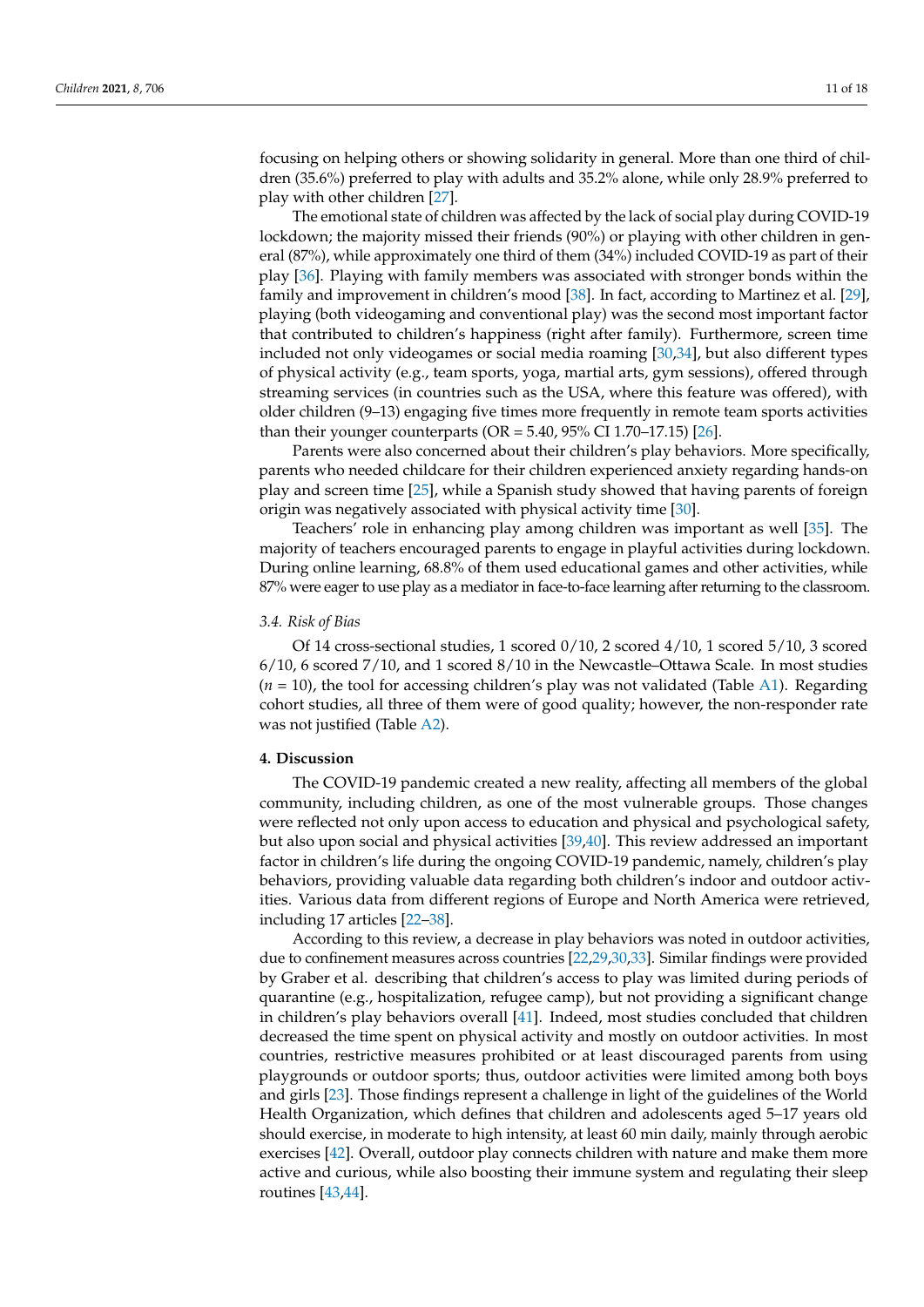During lockdown, children spent their time on various indoor activities. According to this review, children often chose videogames using a television, PC, tablet, or smartphone, while reading books and playing board games were not so popular [\[29,](#page-16-32)[31\]](#page-17-15). Studies during the ongoing COVID-19 pandemic noted that there was an increase in screen time among children, not only for educational purposes, but also for leisure activities [\[45\]](#page-17-22). The American Pediatric Association proposed that children's time in front of screens should be determined by their age, providing parents with a useful guide [\[46\]](#page-17-23).

Although there were limitations in activities, both indoor and outdoor, children never gave up their imagination. They chose different types of play activities, including their siblings or parents in them whenever they were available, leading to stronger bonds and improving their mood [\[27,](#page-16-18)[28,](#page-16-19)[34](#page-17-2)[,38\]](#page-17-6). Additionally, the importance of play among children emerged as a stress coping mechanism [\[40\]](#page-17-17). In general, children engaging in play and related activities also present with better social skills, enhanced cognitive function, reduced anxiety, and fewer depressive symptoms [\[47](#page-17-24)[,48\]](#page-17-25). It is, however, important to underline the fact that social play has been limited during the pandemic, and children shared that they missed their friends [\[36\]](#page-17-4). Since the COVID-19 outbreak and the measures taken by each country is an unprecedented situation, we do not know yet the impact that it may have on children's and adolescents' peer bonding, or whether children and adolescents have discovered other means and coping mechanisms (e.g., video calls with their friends).

Commenting on the external validity of this review, all studies were conducted in countries with high-income economies—with the exception of the study by Torres Gonzalez et al. [\[27\]](#page-16-18), which was conducted in an upper-middle-income country (Mexico); studies were performed in Europe and America; there were no eligible studies from countries with a different socioeconomic background and culture (e.g., from African or Asian countries). Moreover, a lack of investigation around associations with the sociocultural background of the families was noted.

Play activities are an integral part of children's everyday life, incorporating physical, mental, and psychosocial benefits. The importance of maintaining a play routine is essential, but the new reality imposed by the ongoing COVID-19 pandemic has disrupted it. Parents, in cooperation with teachers and health providers, should reinforce children's opportunities to engage in both outdoor and indoor activities, during and after the ongoing COVID-19 pandemic.

**Author Contributions:** Conceptualization, M.T., T.N.S. and A.T.; methodology, A.K., A.S., E.P. and T.N.S.; investigation, A.K., A.S. and E.P.; writing—original draft preparation, A.K., A.S., E.P. and T.P.; writing—review and editing T.P., T.N.S. and A.T.; visualization, M.T., T.P. and E.P.; supervision, M.T., A.T. and T.N.S. All authors have read and agreed to the published version of the manuscript.

**Funding:** This research received no external funding.

**Institutional Review Board Statement:** Not applicable.

**Informed Consent Statement:** Not applicable.

**Data Availability Statement:** Data are included within the article.

**Conflicts of Interest:** The authors declare no conflict of interest.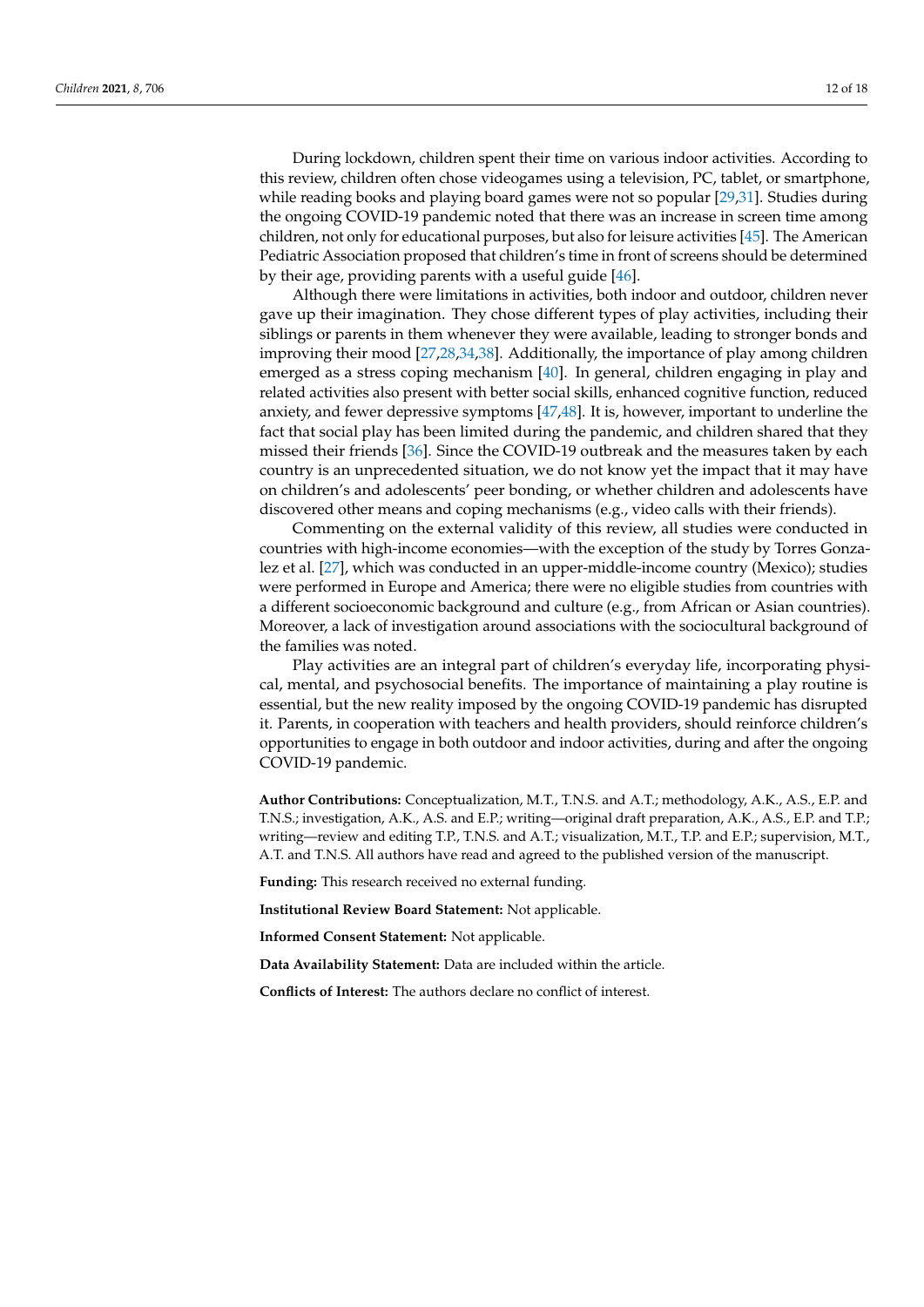# **Appendix A**

<span id="page-12-0"></span>

|                                                                                          |                                                                          |                          | Selection                      |                                        | Comparability                                                                                                                                     | Outcome                  |                          | <b>Total</b> |
|------------------------------------------------------------------------------------------|--------------------------------------------------------------------------|--------------------------|--------------------------------|----------------------------------------|---------------------------------------------------------------------------------------------------------------------------------------------------|--------------------------|--------------------------|--------------|
| First author (year)                                                                      | Representativeness of the<br>sample                                      | Sample size              | Non-respondents                | Ascertainment of exposure              | The subjects in different<br>outcome groups are<br>comparable based on the study<br>design or analysis.<br>Confounding factors are<br>controlled. | Assessment of<br>outcome | Statistical test         |              |
| Andrew et al. [37] (2020)                                                                |                                                                          | $\ast$                   |                                |                                        |                                                                                                                                                   | $\ast$                   |                          | 6/10         |
|                                                                                          | parents recruited via<br>online survey company                           | 5582                     | No description                 | Non-validated but tool is<br>described | Family structure, employment,<br>gender                                                                                                           | Self-report              | no                       |              |
| Arufe Giráldez, Cachón                                                                   |                                                                          | $\overline{\phantom{a}}$ |                                | **                                     |                                                                                                                                                   | $\ast$                   | ÷                        | 6/10         |
| Zagalaz et al. [31] (2020)                                                               | Non-experimental<br>design for the<br>recruitment of the<br>participants | 837                      | No description                 | Validated measurement tool             | Age, number of televisions,<br>PCs and/or tablets at home                                                                                         | Self-report              | yes                      |              |
| Egan et al. [36] (2021)                                                                  | $\sim$                                                                   |                          |                                |                                        |                                                                                                                                                   |                          |                          | 0/10         |
|                                                                                          | No description                                                           | No description           | No description                 | No description                         | No description                                                                                                                                    | No description           | no                       |              |
| Gambin, M. et al. [38]<br>(2020)                                                         | $\ast$                                                                   |                          | $\mathbf{x}$                   |                                        |                                                                                                                                                   | $\ast$                   | *                        | 7/10         |
|                                                                                          | Parents recruited via<br>online platform                                 | 459                      | From 514, 459 were<br>eligible | Non-validated but tool is<br>described | Gender, residence, education,<br>marital status                                                                                                   | Self-report              | yes                      |              |
| Martinez et al. [29] (2020)                                                              |                                                                          |                          |                                |                                        | M-M-                                                                                                                                              | $\ast$                   | $\overline{\phantom{a}}$ | 5/10         |
|                                                                                          | Parents recruited via<br>social networks                                 | 435                      | No description                 | Non-validated but tool is<br>described | Gender and age of the child                                                                                                                       | Self-report              | no                       |              |
| Moore et al. [24] (2020)                                                                 | $\ast$                                                                   |                          |                                |                                        |                                                                                                                                                   | $*$                      | *                        | 7/10         |
|                                                                                          | Parents                                                                  | 1472                     | 31/1503                        | Non-validated but tool is<br>described | Gender and age of the child                                                                                                                       | Self-report              | yes                      |              |
| O'Keeffe, C. and<br>McNally, S. [35] (2020)                                              | $*$                                                                      | $\overline{\phantom{a}}$ | $\ast$                         | $\ast$                                 |                                                                                                                                                   | $*$                      | ÷                        | 7/10         |
|                                                                                          | Snowball sampling                                                        | 309                      | From 351, 309 were<br>eligible | Non-validated but tool is<br>described | Gender, age, professional<br>characteristics                                                                                                      | Self-report              | yes                      |              |
| Pombo, A., Luz, C.,<br>Rodrigues, L.P., Ferreira,<br>C., and Cordovil, R. [33]<br>(2020) | $\ast$                                                                   | $\ast$                   |                                | $\ast$                                 |                                                                                                                                                   | $*$                      | *                        | 7/10         |

## **Table A1.** Newcastle–Ottawa for Cross-sectional studies.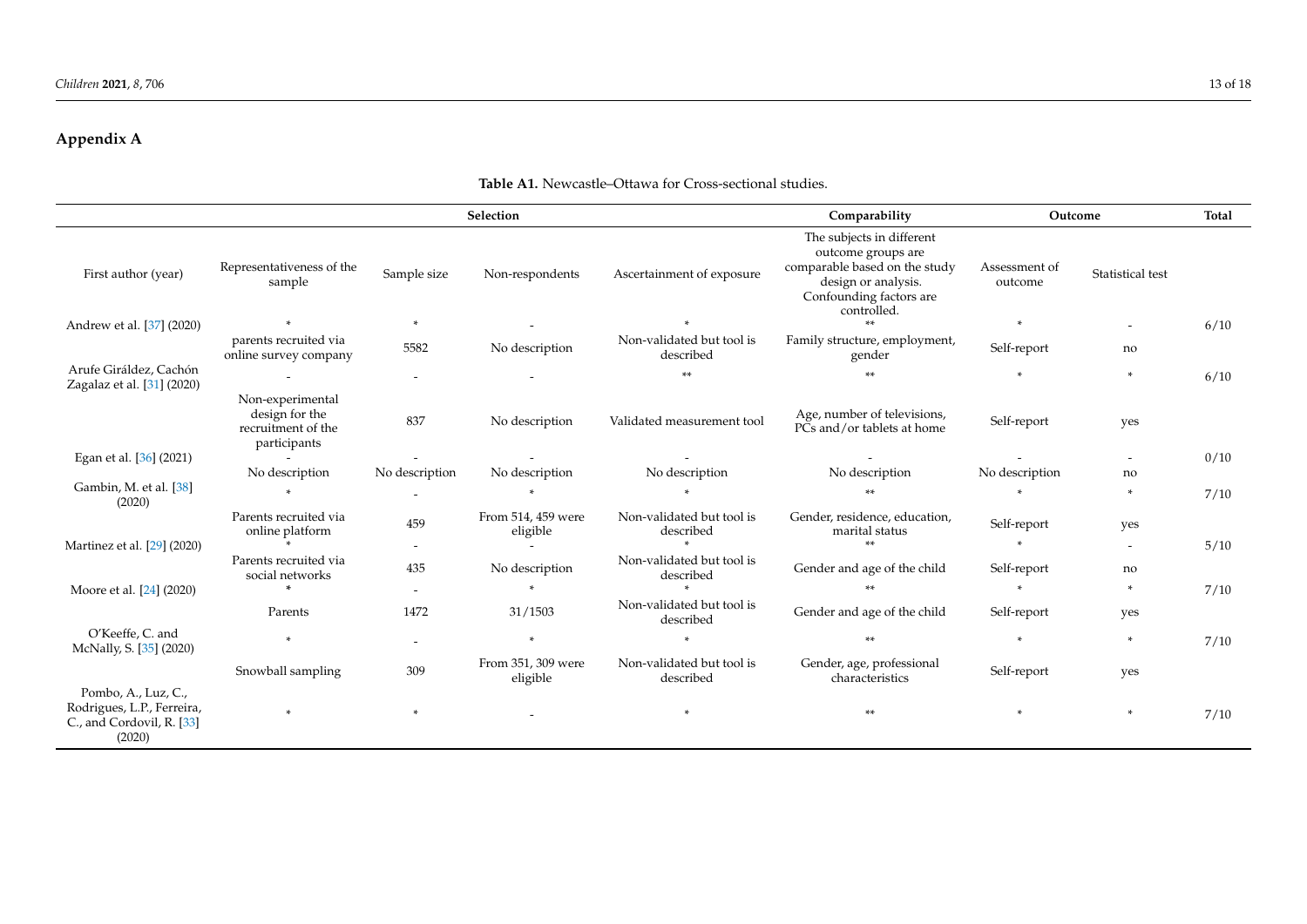|                                                                                                                                           |                                                                                                                                                                                                                             |        | Selection      |                                                                                                                                                                                                                                                                                                                       | Comparability                                                                                                                                                        | Outcome     |                          | <b>Total</b> |
|-------------------------------------------------------------------------------------------------------------------------------------------|-----------------------------------------------------------------------------------------------------------------------------------------------------------------------------------------------------------------------------|--------|----------------|-----------------------------------------------------------------------------------------------------------------------------------------------------------------------------------------------------------------------------------------------------------------------------------------------------------------------|----------------------------------------------------------------------------------------------------------------------------------------------------------------------|-------------|--------------------------|--------------|
|                                                                                                                                           | Parents recruited via<br>online survey                                                                                                                                                                                      | 2159   | No description | Non-validated but tool is<br>described                                                                                                                                                                                                                                                                                | Age, gender                                                                                                                                                          | Self-report | yes                      |              |
| Stienwandt, S. et al. [25]<br>(2020)                                                                                                      | $\star$                                                                                                                                                                                                                     | $\ast$ |                | $**$                                                                                                                                                                                                                                                                                                                  | $**$                                                                                                                                                                 | $\ast$      | $\ast$                   | 8/10         |
|                                                                                                                                           | Parents recruited<br>through online<br>advertisements, posters<br>on social media<br>platforms, and indirect<br>recruitment through<br>media interviews<br>discussing the pandemic<br>and physical distancing<br>guidelines | 708    | No description | Online questionnaire,<br>self-report Adult Mental<br>Health Disorder Checklist<br>(AMHDC), The Center for<br>Epidemiologic Studies<br>Depression (CESD) and<br>Revised (CESD-R),<br>Generalized Anxiety<br>Disorder 7-Item Scale<br>(GAD-7), Parenting Stress<br>Index (PSI), Parenting<br>Strategies during COVID-19 | Maternal and paternal<br>education level, household<br>employment status during<br>COVID-19, total annual<br>household income, marital<br>status, number of children | Self-report | yes                      |              |
| Torres González et al.<br>$[27]$ (2020)                                                                                                   | $\ast$                                                                                                                                                                                                                      |        |                | $\ast$                                                                                                                                                                                                                                                                                                                | **                                                                                                                                                                   | $\ast$      | $\ast$                   | 6/10         |
|                                                                                                                                           | Online recruitment:<br>parents of children from<br>1 to 12 years old under<br>voluntarysocial isolation<br>by COVID-19                                                                                                      | 365    | No description | Non-validated but tool is<br>described                                                                                                                                                                                                                                                                                | Gender, marital status,<br>socioeconomic status                                                                                                                      | Self-report | yes                      |              |
|                                                                                                                                           |                                                                                                                                                                                                                             |        |                | Research with Overlapping Sample                                                                                                                                                                                                                                                                                      |                                                                                                                                                                      |             |                          |              |
| Arufe Giráldez,<br>Sanmiguel-Rodríguez<br>et al. [32] (2020)<br>(overlapping with Arufe<br>Giráldez, Cachón<br>Zagalaz et al., [31] 2020) |                                                                                                                                                                                                                             |        |                | **                                                                                                                                                                                                                                                                                                                    | $\ast$                                                                                                                                                               | $\ast$      | $\overline{\phantom{a}}$ | 4/10         |
|                                                                                                                                           | Non-experimental<br>design for the<br>recruitment of the<br>participants                                                                                                                                                    | 280    | No description | Validated measurement tool                                                                                                                                                                                                                                                                                            | Age                                                                                                                                                                  | Self-report | no                       |              |

**Table A1.** *Cont.*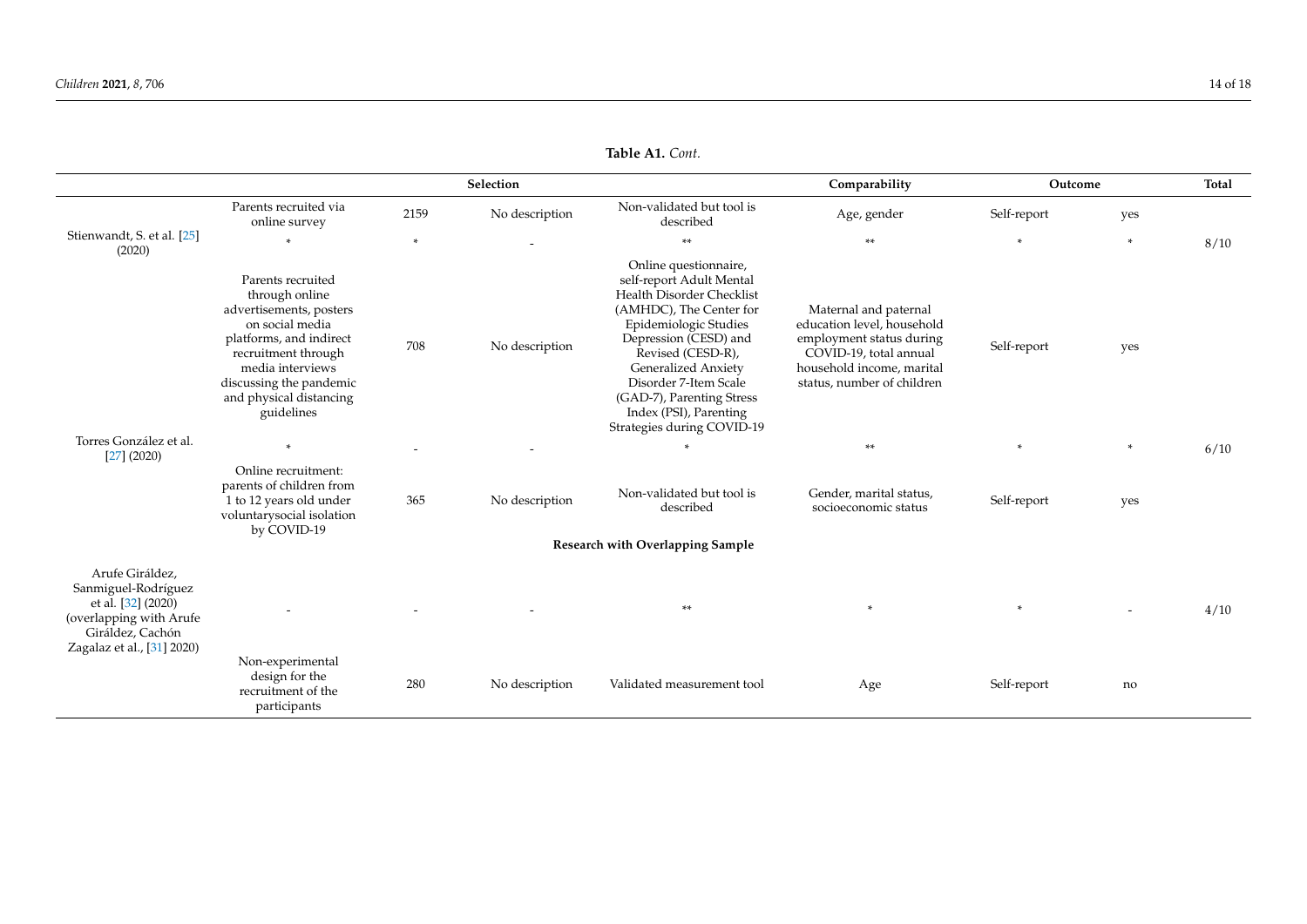|                                                                                                                                                                                                |                                        |                          | Selection      |                                        | Comparability                                                | Outcome     |                          | Total |
|------------------------------------------------------------------------------------------------------------------------------------------------------------------------------------------------|----------------------------------------|--------------------------|----------------|----------------------------------------|--------------------------------------------------------------|-------------|--------------------------|-------|
| De Lannoy et al. [22]<br>(2020) (overlapping with<br>Moore et al., [24] 2020<br>and Mitra et al. [23],<br>2020)                                                                                | $\ast$                                 | $\overline{\phantom{a}}$ | $\ast$         | $*$                                    | $\overline{\phantom{a}}$                                     | $*$         | $\overline{\phantom{0}}$ |       |
|                                                                                                                                                                                                | Parents                                | 1472                     | 31/1503        | Non-validated but tool is<br>described | No description                                               | Self-report | no                       | 4/10  |
| Mitra et al. [23] (2020)<br>(overlapping with Moore<br>et al [24]., 2020 and De<br>Lannoy et al. [22], 2020)                                                                                   | $\ast$                                 | $\overline{\phantom{a}}$ | *              | $\ast$                                 | $**$                                                         | $\ast$      | $\ast$                   |       |
|                                                                                                                                                                                                | Parents                                | 1472                     | 31/1503        | Non-validated but tool is<br>described | Gender and age of the child                                  | Self-report | yes                      | 7/10  |
| Pombo, A., Luz, C.,<br>Rodrigues, L.P. &<br>Cordovi, R. l, et al. [34]<br>(2021) (overlapping with<br>Pombo, A., Luz, C.,<br>Rodrigues, L.P., Ferreira,<br>C., and Cordovil, R. [33],<br>2020) | $\ast$                                 | $\ast$                   | $\overline{a}$ | $\ast$                                 | $**$                                                         | $\ast$      | $\ast$                   | 7/10  |
|                                                                                                                                                                                                | Parents recruited via<br>online survey | 2159                     | No description | Online questionnaire                   | Age, gender, type of house,<br>availability of outdoor space | Self-report | yes                      |       |

**Table A1.** *Cont.*

<span id="page-14-0"></span>According to Newcastle–Ottawa Scale, each study is rated with none, one or two stars (\*) [\[20](#page-16-33)[,21\]](#page-16-34).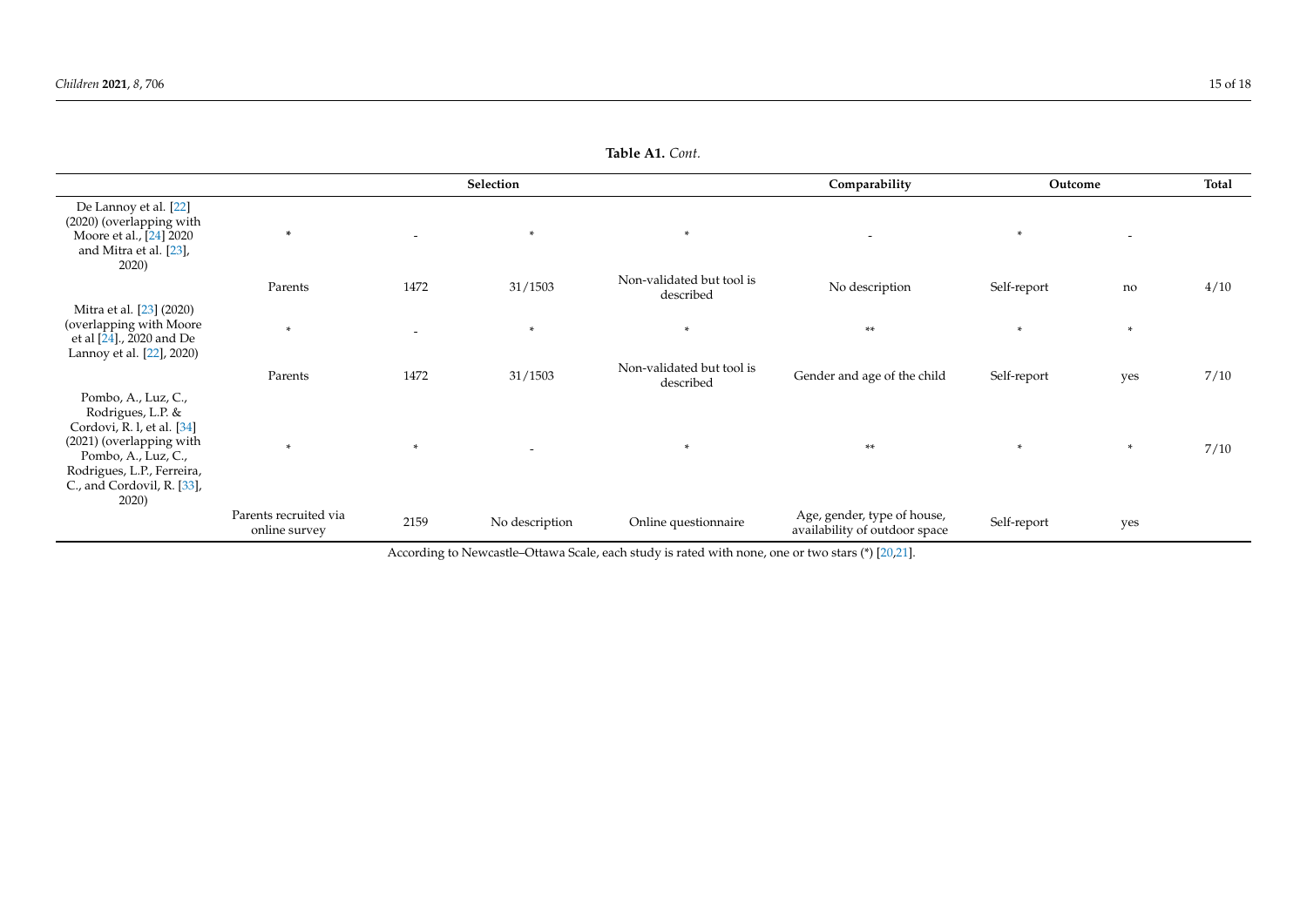|                                         |                                                |                                           | Selection                                              |                                                                                          | Comparability                                                                                                        |                                | Outcome                                                  |                                        | Total        |
|-----------------------------------------|------------------------------------------------|-------------------------------------------|--------------------------------------------------------|------------------------------------------------------------------------------------------|----------------------------------------------------------------------------------------------------------------------|--------------------------------|----------------------------------------------------------|----------------------------------------|--------------|
| First author (year)                     | Representativeness<br>of the exposed<br>cohort | Selection of the<br>non-exposed<br>cohort | Ascertainment<br>of exposure                           | Demonstration that<br>outcome of interest<br>was not present at<br>start of study        | Comparability of cohorts<br>on the basis of the design<br>or analysis controlled for<br>confounders                  | Assessment of<br>outcome       | Was follow-up<br>long enough for<br>outcomes to<br>occur | Adequacy of<br>follow-up of<br>cohorts |              |
| Medrano,<br>M. et al. [30] (2020)       |                                                |                                           |                                                        | $\ast$                                                                                   | **                                                                                                                   |                                | $\ast$                                                   | *                                      | good quality |
|                                         | Children and<br>adolescents in<br>Spain        | Same community                            | MUGI project                                           | yes                                                                                      | Age, sex, school, origin<br>of mother, BMI                                                                           | Record linkage,<br>self-report | yes                                                      | no different                           |              |
| Dunton GF, Do B,<br>Wang SD [26] (2020) | $\ast$                                         | $\mathbf{x}$                              | $\ast$                                                 |                                                                                          | **                                                                                                                   |                                | $\ast$                                                   | $\ast$                                 | good quality |
|                                         | Children 5 to 13<br>years                      | Same community                            | Structure<br>interview,<br>self-report<br>$\mathbf{r}$ | Pre-COVID period<br>(February 20,200<br>and early-COVID-19<br>period (April–May<br>2020) | Parental age, sex, marital<br>status, work status,<br>annual household<br>income, child age, sex,<br>ethnicity, race | Self-report                    | yes<br>×.                                                | Complete<br>follow-up<br>$\mathbf{r}$  |              |
|                                         |                                                |                                           |                                                        | Pre-confinement                                                                          |                                                                                                                      |                                |                                                          |                                        |              |
| Giménez-Dasí,<br>M. et al. [28](2020)   | Parents of children<br>1-10 years old          | Same community                            | Self-report                                            | (February 2020) and<br>4–6 weeks during<br>confinement                                   | No comparability                                                                                                     | Validated tool                 | yes                                                      | Complete<br>follow-up                  | good quality |

# **Table A2.** Newcastle–Ottawa for Cohort Studies.

<span id="page-15-0"></span>According to Newcastle–Ottawa Scale, each study is rated with none, one or two stars (\*) [\[20](#page-16-33)[,21\]](#page-16-34).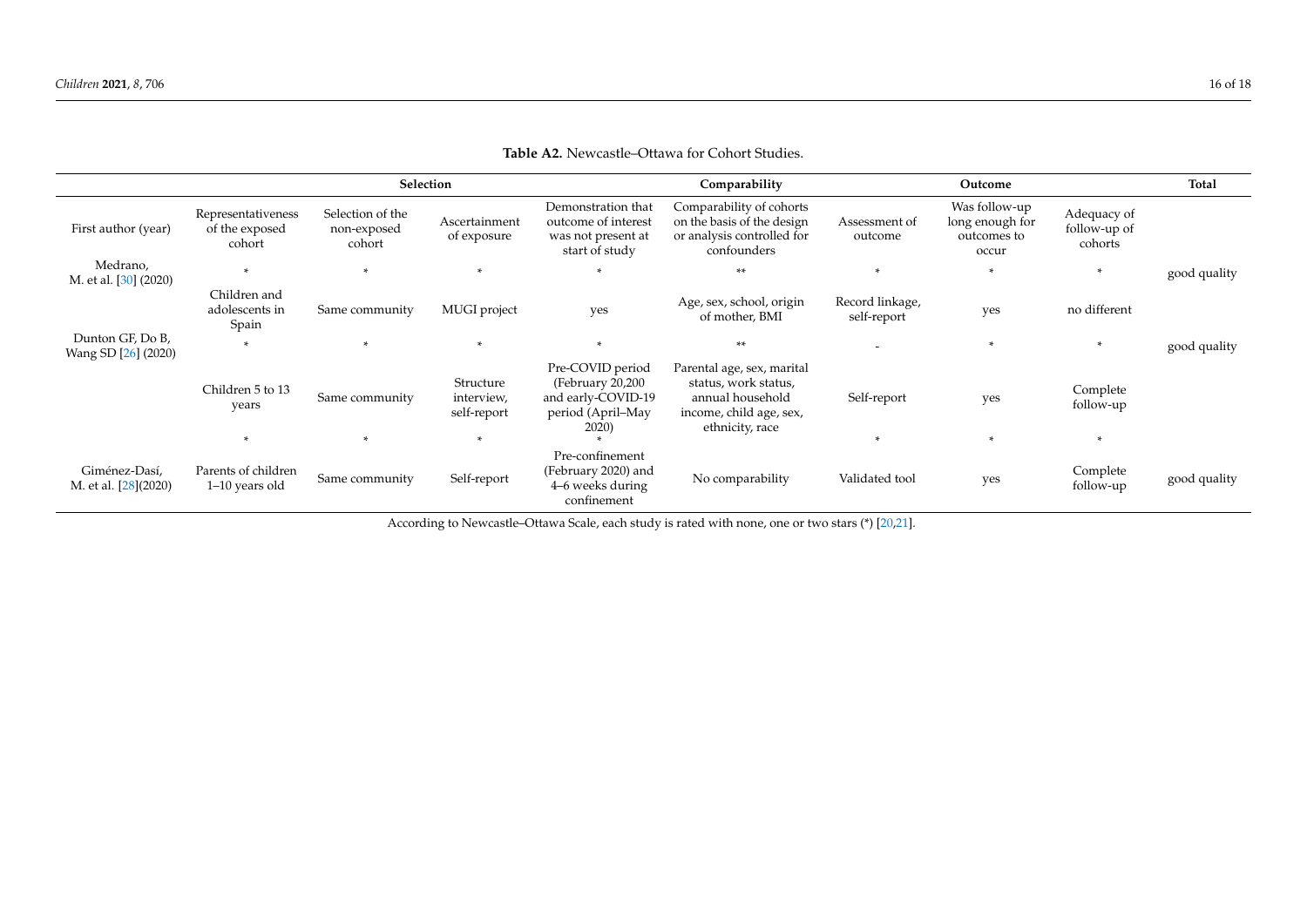#### **References**

- <span id="page-16-0"></span>1. UN. Convention of the Rights of the Child. 1989. Available online: [https://www.ohchr.org/EN/ProfessionalInterest/Pages/](https://www.ohchr.org/EN/ProfessionalInterest/Pages/CRC.aspx15/1/2021) [CRC.aspx15/1/2021](https://www.ohchr.org/EN/ProfessionalInterest/Pages/CRC.aspx15/1/2021) (accessed on 28 January 2021).
- <span id="page-16-1"></span>2. Eberle, S. The Elements of Play toward a Philosophy and a Definition of Play. *J. Play* **2014**, *6*, 214–233.
- <span id="page-16-2"></span>3. Haight, W.L.; Wang, X.-L.; Fung, H.H.; Williams, K.; Mintz, J. Universal, Developmental, and Variable Aspects of Young Children's Play: A Cross-Cultural Comparison of Pretending at Home. *Child Dev.* **1999**, *70*, 1477–1488. [\[CrossRef\]](http://doi.org/10.1111/1467-8624.00107)
- <span id="page-16-3"></span>4. Jennings, S. *Creative Play with Children at Risk*, 2nd ed.; Routledge: Oxon, UK, 2017; pp. 16–17.
- <span id="page-16-4"></span>5. Garvey, C. *The Developing Child Series*; Play: Enlarged Edition; Harvard University Press: Cambridge, MA, USA, 1990.
- <span id="page-16-5"></span>6. Hurwitz, S.C. To be successful: Let them play! *Child Educ.* **2003**, *79*, 101–102.
- 7. Isenberg, J.; Quisenberry, N.L. Play: A necessity for all children. *Child Educ.* **1988**, *64*, 138–145. [\[CrossRef\]](http://doi.org/10.1080/00094056.1988.10521522)
- 8. Barnett, L.A. Developmental benefits of play for children. *J. Leis. Res.* **1990**, *22*, 138–153. [\[CrossRef\]](http://doi.org/10.1080/00222216.1990.11969821)
- <span id="page-16-33"></span>9. Erickson, R.J. Play contributes to the full emotional development of the child. *Education* **1985**, *105*, 261–263.
- 10. Pellegrini, A.D.; Smith, P.K. The development of play during childhood: Forms and possible functions. *Child Psychol. Psychiatry Rev.* **1998**, *3*, 51–57. [\[CrossRef\]](http://doi.org/10.1017/S1360641798001476)
- <span id="page-16-34"></span>11. Flaxman, S.G. *Play: An Endangered Species*; Scholastic Inc.: New York, NY, USA, 1999; Volume 110, pp. 39–41.
- 12. Smith, D. How play influences children's development at home and school. *J. Phys. Educ. Recreat. Dance* **1995**, *66*, 19–23. [\[CrossRef\]](http://doi.org/10.1080/07303084.1995.10607134)
- <span id="page-16-27"></span><span id="page-16-6"></span>13. Band, E.B.; Weisz, J.R. How to feel better when it feels bad: Children's perspectives on coping with everyday stress. *Dev. Psychol.* **1988**, *24*, 247–253. [\[CrossRef\]](http://doi.org/10.1037/0012-1649.24.2.247)
- <span id="page-16-28"></span><span id="page-16-24"></span><span id="page-16-7"></span>14. National Research Council (US); Institute of Medicine (US); Committee on Integrating the Science of Early Childhood Development. *From Neurons to Neighborhoods: The Science of Early Childhood Development*; Shonkoff, J.P., Phillips, D.A., Eds.; National Academies Press: Washington, DC, USA, 2000.
- <span id="page-16-26"></span><span id="page-16-8"></span>15. Parten, M.B. Social participation among pre-school children. *J. Abnorm. Soc. Psychol.* **1932**, *27*, 243–269. [\[CrossRef\]](http://doi.org/10.1037/h0074524)
- <span id="page-16-20"></span><span id="page-16-9"></span>16. UNESCO. Launch of "Winning Indoors" to Help Children Stay Healthy During the Covid-19 Pandemic. 2020. Available online: <https://en.unesco.org/news/launch-winning-indoors-help-children-stay-healthy-during-covid-19-pandemic> (accessed on 15 January 2021).
- <span id="page-16-25"></span><span id="page-16-10"></span>17. Russell, W.; Stenning, A. Beyond active travel: Children, play and community on streets during and after the coronavirus lockdown. *Cities Health* **2020**. Special Issue: COVID-19. [\[CrossRef\]](http://doi.org/10.1080/23748834.2020.1795386)
- <span id="page-16-11"></span>18. The Atlantic. Available online: [https://www.theatlantic.com/family/archive/2020/04/coronavirus-tag-and-other-games-kids](https://www.theatlantic.com/family/archive/2020/04/coronavirus-tag-and-other-games-kids-play-during-a-pandemic/609253/)[play-during-a-pandemic/609253/](https://www.theatlantic.com/family/archive/2020/04/coronavirus-tag-and-other-games-kids-play-during-a-pandemic/609253/) (accessed on 15 January 2021).
- <span id="page-16-22"></span><span id="page-16-21"></span><span id="page-16-12"></span>19. Guan, H.; Okely, A.D.; Aguilar-Farias, N.; Del Pozo Cruz, B.; Draper, C.E.; El Hamdouchi, A.; Florindo, A.A.; Jauregui, A.; Katzmarzyk, P.T.; Kontsevaya, A.; et al. Promoting healthy movement behaviours among children during the COVID-19 pandemic. *Lancet Child Adolesc. Health* **2020**, *4*, 416–418. [\[CrossRef\]](http://doi.org/10.1016/S2352-4642(20)30131-0)
- <span id="page-16-23"></span><span id="page-16-13"></span>20. Modesti, P.A.; Reboldi, G.; Cappuccio, F.P.; Agyemang, C.; Remuzzi, G.; Rapi, S.; Perruolo, E.; Parati, G.; ESH Working Group on CV Risk in Low Resource Settings. Panethnic Differences in Blood Pressure in Europe: A Systematic Review and Meta-Analysis. *PLoS ONE* **2016**, *11*, e0147601. [\[CrossRef\]](http://doi.org/10.1371/journal.pone.0147601) [\[PubMed\]](http://www.ncbi.nlm.nih.gov/pubmed/26808317)
- <span id="page-16-14"></span>21. Stang, A. Critical evaluation of the Newcastle-Ottawa scale for the assessment of the quality of nonrandomized studies in meta-analyses. *Eur. J. Epidemiol.* **2010**, *25*, 603–605. [\[CrossRef\]](http://doi.org/10.1007/s10654-010-9491-z)
- <span id="page-16-15"></span>22. de Lannoy, L.; Rhode, R.; Moore, S.; Faulkner, G.; Tremblay, M. Regional differences in access to the outdoors and outdoor play of Canadian children and youth during the COVID-19 outbreak. *Can. J. Public Health* **2020**, *111*, 988–994. [\[CrossRef\]](http://doi.org/10.17269/s41997-020-00412-4)
- <span id="page-16-30"></span>23. Mitra, R.; Moore, S.; Trembley, M. Healthy movement behaviours in children and youth during the COVID-19 pandemic: Exploring the role of the neighbourhood environment. *Health Place* **2020**, *65*, 102418. [\[CrossRef\]](http://doi.org/10.1016/j.healthplace.2020.102418) [\[PubMed\]](http://www.ncbi.nlm.nih.gov/pubmed/32871499)
- <span id="page-16-31"></span>24. Moore, S.; Faulkner, G.; Rhodes, R.; Tremblay, M. Impact of the COVID-19 virus outbreak on movement and play behaviours of Canadian children and youth: A national survey. *Int. J. Behav. Nutr. Phys. Act.* **2020**, *17*, 85. [\[CrossRef\]](http://doi.org/10.1186/s12966-020-00987-8)
- <span id="page-16-16"></span>25. Stienwandt, S.; Cameron, E.; Soderstrom, M.; Casar, M.; Le, C.; Roos, L. Keeping Kids Busy: Family Factors Associated with Hands-On Play and Screen Time During the COVID-19 Pandemic. *PsyArXiv* **2020**, preprint. [\[CrossRef\]](http://doi.org/10.31234/osf.io/prtyf)
- <span id="page-16-17"></span>26. Dunton, G.; Do, B.; Wang, S. Early Effects of the COVID-19 Pandemic on Physical Activity and Sedentary Behavior in U.S. Children. *BMC Public Health* **2020**, *20*, 1351. [\[CrossRef\]](http://doi.org/10.1186/s12889-020-09429-3) [\[PubMed\]](http://www.ncbi.nlm.nih.gov/pubmed/32887592)
- <span id="page-16-18"></span>27. Torres González, C.; Galindo Aldana, G.; Ibza America García León, I.A.; Padilla-López, L.A.; Alvarez Núñez, D.N.; Espinoza Gutiérrez, Y.I. COVID-19 voluntary social isolation and its effects in sociofamily and children's behavior. *Salud Mental* **2020**, *43*, 263–271. [\[CrossRef\]](http://doi.org/10.17711/SM.0185-3325.2020.036)
- <span id="page-16-19"></span>28. Giménez-Dasí, M.; Quintanilla, L.; Lucas-Molina, B.; Sarmento-Henrique, R. Six Weeks of Confinement: Psychological Effects on a Sample of Children in Early Childhood and Primary Education. *Front. Psychol.* **2020**, *11*, 590463. [\[CrossRef\]](http://doi.org/10.3389/fpsyg.2020.590463) [\[PubMed\]](http://www.ncbi.nlm.nih.gov/pubmed/33132994)
- <span id="page-16-32"></span>29. Martínez Muñoz, M.; Rodríguez Pascual, I.; Velásquez Crespo, G. *Infancia Confinada: ¿Cómo Viven la Situación de Confinamiento Niñas, Niños y Adolescentes*; Enclave de Evaluación: Madrid, Spain, 2020; pp. 110–112.
- <span id="page-16-29"></span>30. Medrano, M.; Cadenas-Sanchez, C.; Oses, M.; Arenaza, L.; Amasen, M.; Labayen, I. Changes in lifestyle behaviours during the COVID-19 confinement in Spanish children: A longitudinal analysis from the MUGI project. *Pediatr. Obes.* **2021**, *16*, e12731. [\[CrossRef\]](http://doi.org/10.1111/ijpo.12731)